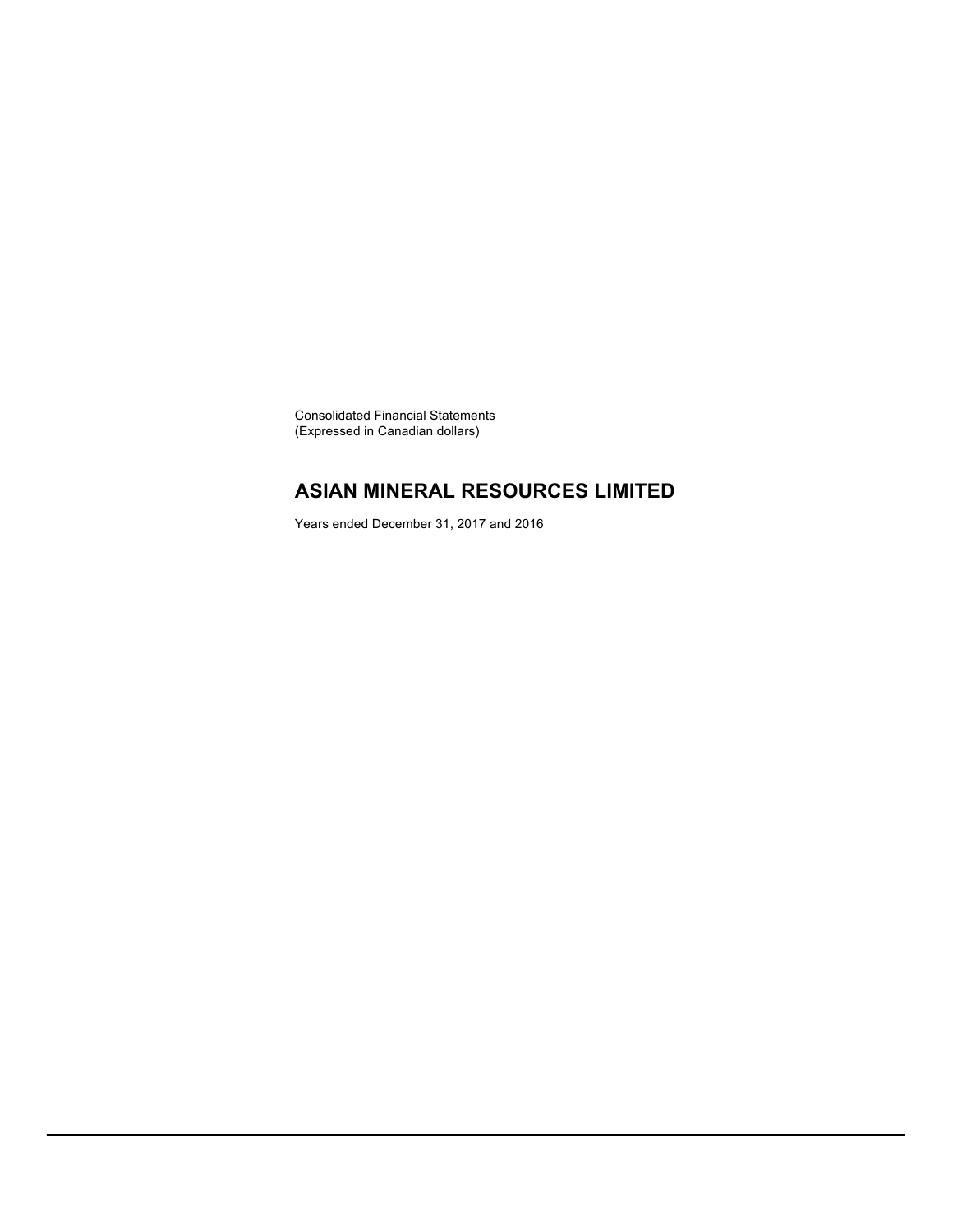

**KPMG LLP Chartered Professional Accountants** PO Box 10426 777 Dunsmuir Street Vancouver BC V7Y 1K3 Canada

Telephone (604) 691-3000 Fax (604) 691-3031 Internet www.kpmg.ca

### **INDEPENDENT AUDITORS' REPORT**

To the Shareholders of Asian Mineral Resources Limited

We have audited the accompanying consolidated financial statements of Asian Mineral Resources Limited, which comprise the consolidated balance sheets as at December 31, 2017 and 2016, the consolidated statements of operations and comprehensive loss, changes in equity and cash flows for the years then ended, and notes, comprising a summary of significant accounting policies and other explanatory information.

### *Management's Responsibility for the Consolidated Financial Statements*

Management is responsible for the preparation and fair presentation of these consolidated financial statements in accordance with International Financial Reporting Standards, and for such internal control as management determines is necessary to enable the preparation of consolidated financial statements that are free from material misstatement, whether due to fraud or error.

#### *Auditors' Responsibility*

Our responsibility is to express an opinion on these consolidated financial statements based on our audits. We conducted our audits in accordance with Canadian generally accepted auditing standards. Those standards require that we comply with ethical requirements and plan and perform the audits to obtain reasonable assurance about whether the consolidated financial statements are free from material misstatement.

An audit involves performing procedures to obtain audit evidence about the amounts and disclosures in the consolidated financial statements. The procedures selected depend on our judgment, including the assessment of the risks of material misstatement of the consolidated financial statements, whether due to fraud or error. In making those risk assessments, we consider internal control relevant to the entity's preparation and fair presentation of the consolidated financial statements in order to design audit procedures that are appropriate in the circumstances, but not for the purpose of expressing an opinion on the effectiveness of the entity's internal control. An audit also includes evaluating the appropriateness of accounting policies used and the reasonableness of accounting estimates made by management, as well as evaluating the overall presentation of the consolidated financial statements.

We believe that the audit evidence we have obtained is sufficient and appropriate to provide a basis for our audit opinion.

KPMG LLP is a Canadian limited liability partnership and a member firm of the KPMG network of independent member firms affiliated with KPMG International Cooperative ("KPMG International"), a Swiss entity. KPMG Canada provides services to KPMG LLP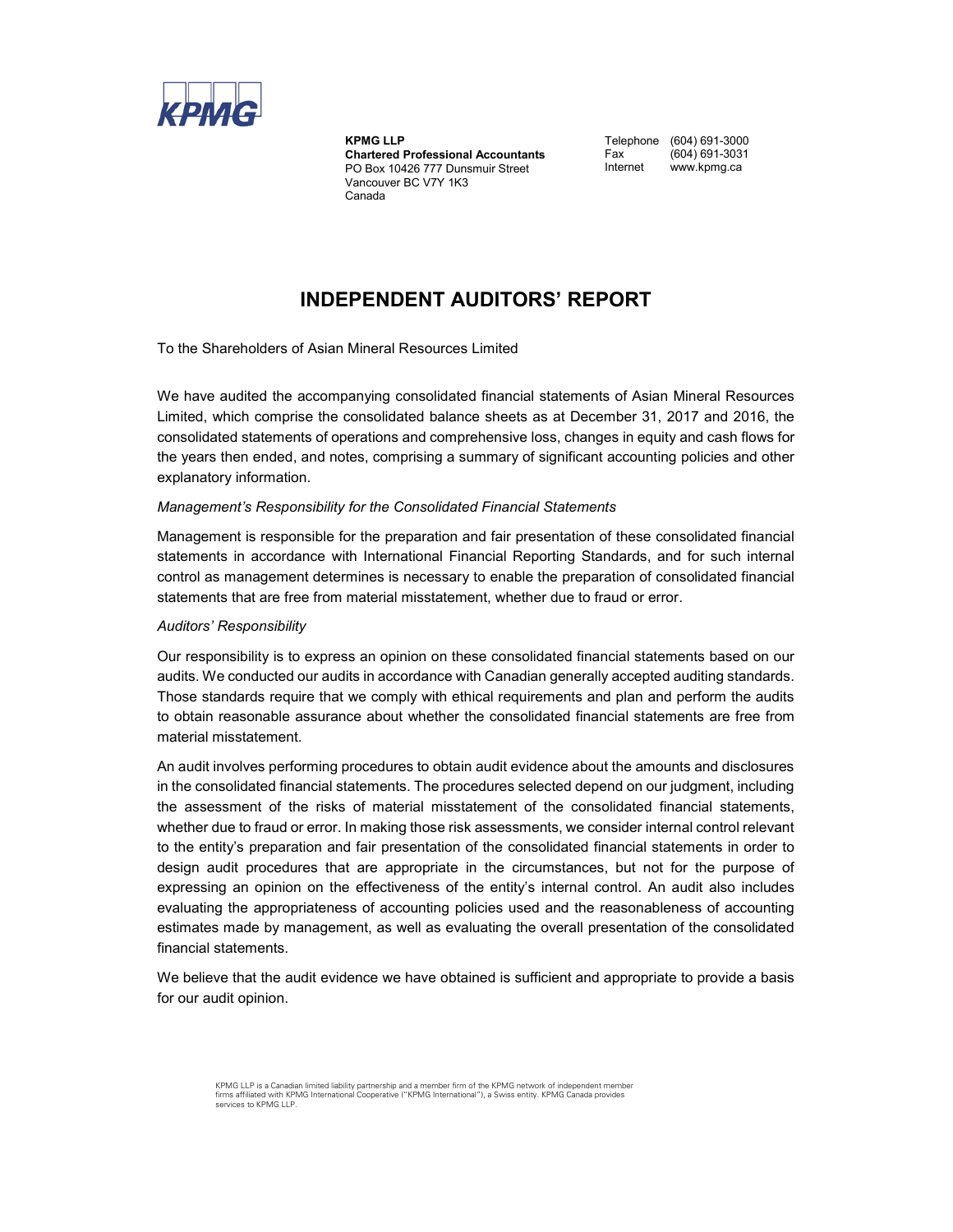

### *Opinion*

In our opinion, the consolidated financial statements present fairly, in all material respects, the consolidated financial position of Asian Mineral Resources Limited as at December 31, 2017 and 2016, and its consolidated financial performance and its consolidated cash flows for the years then ended in accordance with International Financial Reporting Standards.

### *Emphasis of Matter*

Without qualifying our opinion, we draw attention to Note 1 in the consolidated financial statements which describes that Asian Mineral Resources Limited's ability to continue as a going concern is dependent on obtaining sufficient additional funding to continue its operations and pursue the sale of the Ban Phuc mine. These conditions, along with other matters as set forth in Note 1, indicate the existence of material uncertainties that may cast significant doubt about Asian Mineral Resources Limited's ability to continue as a going concern.

 $KPMG$  11P

Chartered Professional Accountants April 30, 2018 Vancouver, Canada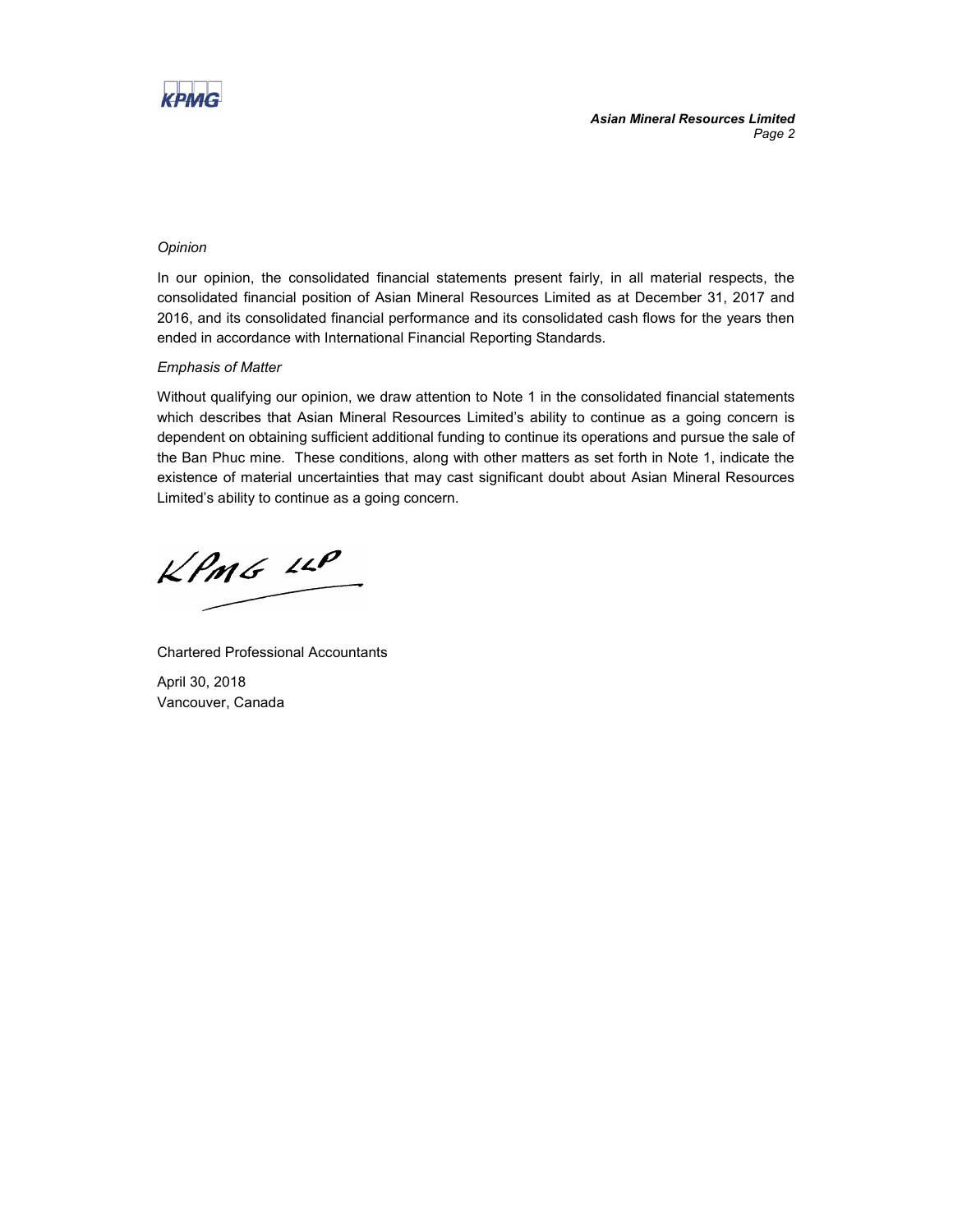Consolidated Balance Sheets (Expressed in Canadian dollars)

|                                                                    |                | December 31,    | December 31,    |
|--------------------------------------------------------------------|----------------|-----------------|-----------------|
|                                                                    | Notes          | 2017            | 2016            |
| <b>Assets</b>                                                      |                |                 |                 |
| Current assets:                                                    |                |                 |                 |
| Cash and cash equivalents                                          |                | \$<br>502,367   | 5,457,346<br>\$ |
| Accounts receivable and prepaid expenses                           | $\overline{7}$ | 680,942         | 1,455,942       |
| Inventories                                                        | 8              | 314,234         | 332,758         |
|                                                                    |                | 1,497,543       | 7,246,046       |
| Non-current assets:                                                |                |                 |                 |
| Property, plant and equipment                                      | 9              |                 | 41,296          |
| Environmental bond                                                 | 12             | 344,057         | 336,843         |
|                                                                    |                | 344,057         | 378,139         |
| <b>Total assets</b>                                                |                | \$<br>1,841,600 | \$<br>7,624,185 |
|                                                                    |                |                 |                 |
| Liabilities and Shareholders'                                      |                |                 |                 |
| Equity                                                             |                |                 |                 |
| Current liabilities:                                               |                |                 |                 |
| Trade payables and accrued liabilities                             | 10             | \$<br>9,307,230 | \$<br>7,765,056 |
| Other current liabilities                                          | 11             | 890,930         | 1,203,326       |
|                                                                    |                | 10,198,160      | 8,968,382       |
| Non-current liabilities:                                           |                |                 |                 |
| Provision for closure and rehabilitation                           | 12             | 406,904         | 436,549         |
| Other non-current liabilities                                      | 13             | 1,244,183       | 1,119,722       |
|                                                                    |                | 1,651,087       | 1,556,271       |
| <b>Total liabilities</b>                                           |                | 11,849,247      | 10,524,653      |
| Shareholders' equity (deficiency):                                 |                |                 |                 |
| Share capital                                                      | 14             | 128,872,855     | 128,732,855     |
| Share-based payments reserve                                       |                | 798,003         | 632,778         |
| Currency translation reserve                                       |                | 17,467,350      | 17,048,414      |
| Deficit                                                            |                | (151, 520, 927) | (144, 354, 584) |
|                                                                    |                |                 |                 |
| Equity (deficiency) attributable to shareholders of<br>the Company |                | (4,382,719)     | 2,059,463       |
| Non-controlling interest                                           | 25             | (5,624,928)     | (4,959,931)     |
| Total shareholders' deficiency                                     |                | (10,007,647)    | (2,900,468)     |
| Total liabilities and shareholders' equity                         |                | \$<br>1,841,600 | \$<br>7,624,185 |
|                                                                    |                |                 |                 |

Going concern (note 1) Contingencies (note 27) Subsequent event (note 1)

The accompanying notes form an integral part of these consolidated financial statements.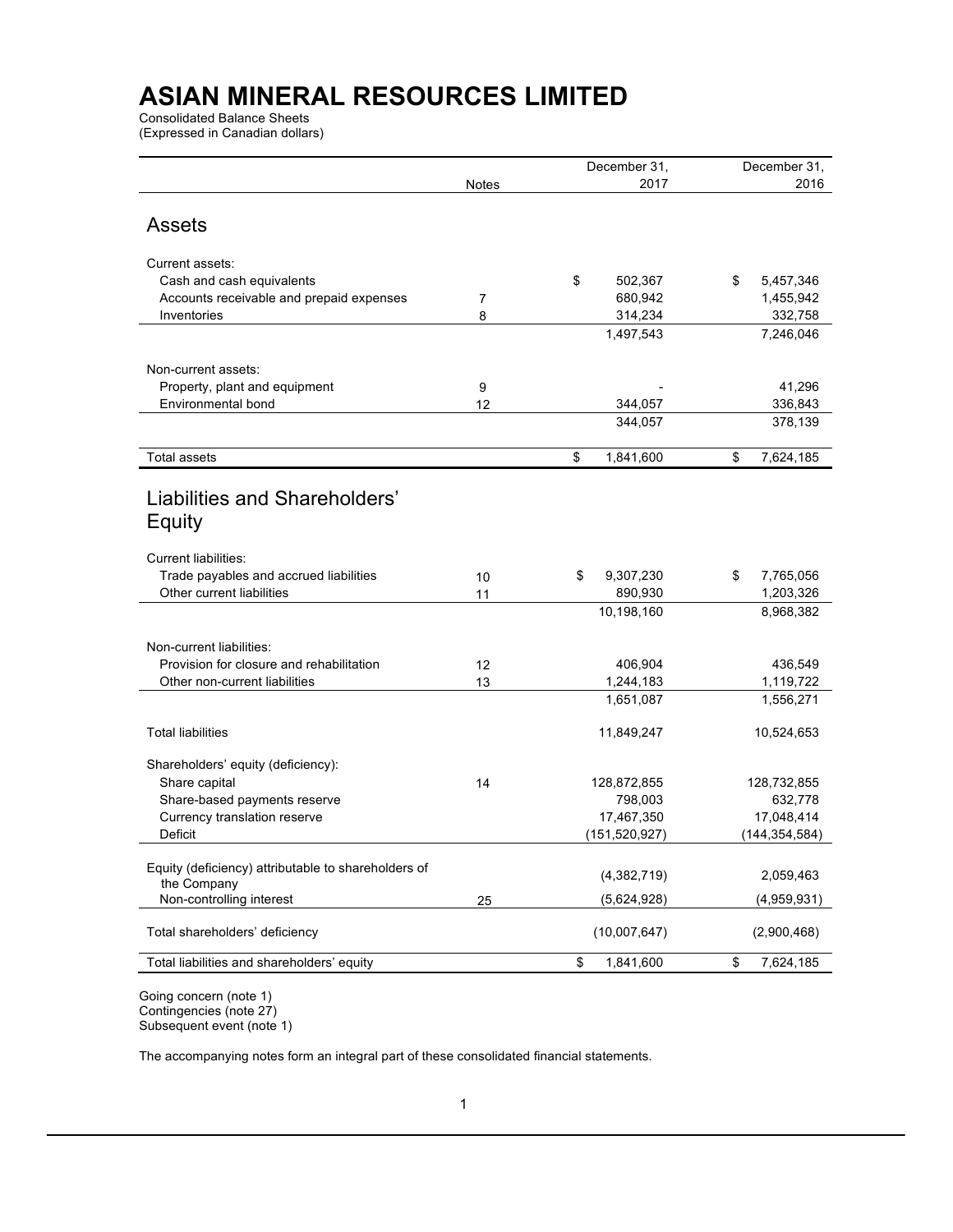Consolidated Statements of Operations and Comprehensive Loss (Expressed in Canadian dollars)

Years ended December 31, 2017 and 2016

|                                                      | <b>Notes</b> |    | 2017          | 2016                 |
|------------------------------------------------------|--------------|----|---------------|----------------------|
|                                                      |              |    |               |                      |
| Revenue                                              | 7, 15        |    | \$<br>536,927 | \$<br>39,219,494     |
| Costs of sales:                                      |              |    |               |                      |
| <b>Production costs</b>                              | 16           |    |               | (34, 736, 638)       |
| Royalty                                              |              |    |               | (3,497,810)          |
| Concentrate transport and logistics                  |              |    |               | (5,252,327)          |
| Write-down of consumables and supplies inventory     | 8            |    |               | (1,698,853)          |
|                                                      |              |    | 536,927       | (5,966,134)          |
|                                                      |              |    |               |                      |
| Care and maintenance costs                           | 17           |    | (769, 775)    |                      |
| General and administrative expenses                  | 18           |    | (5,620,609)   | (6,500,589)          |
| Exploration                                          |              |    | (521, 142)    | (903, 177)           |
| Other expense                                        |              |    | (79,063)      | (337, 866)           |
| Operating loss                                       |              |    | (6,453,662)   | (13,707,766)         |
|                                                      |              |    |               |                      |
| Finance income                                       |              |    | 7,724         | 134,695              |
| Finance expense                                      | 19           |    | (1,642,606)   | (286, 621)           |
|                                                      |              |    | (1,634,882)   | (151, 926)           |
|                                                      |              |    |               |                      |
| Net loss for the year                                |              |    | (8,088,544)   | (13,859,692)         |
| Other comprehensive loss:                            |              |    |               |                      |
| Foreign currency translation gain/(loss)             |              |    | 465,484       | (617, 521)           |
|                                                      |              |    |               |                      |
| Comprehensive loss for the year                      |              | \$ | (7,623,060)   | \$<br>(14, 477, 213) |
|                                                      |              |    |               |                      |
| Net loss for the year attributable to:               |              |    |               |                      |
| Shareholders of the Company                          |              | S  | (7,376,999)   | \$(12,707,486)       |
| Non-controlling interest                             |              |    | (711, 545)    | (1, 152, 206)        |
|                                                      |              |    |               |                      |
|                                                      |              | \$ | (8,088,544)   | \$<br>(13, 859, 692) |
|                                                      |              |    |               |                      |
| Comprehensive loss for the year attributable to:     |              |    |               |                      |
| Shareholders of the Company                          |              | \$ | (6,958,063)   | \$<br>(13, 263, 258) |
| Non-controlling interest                             | 25           |    | (664, 997)    | (1, 213, 955)        |
|                                                      |              |    |               |                      |
| Comprehensive loss for the year                      |              | \$ | (7,623,060)   | \$<br>(14, 477, 213) |
|                                                      |              |    |               |                      |
| Basic and diluted shareholders' loss per share       | 14(e)        | \$ | (0.01)        | \$<br>(0.02)         |
|                                                      |              |    |               |                      |
|                                                      |              |    | 789,189,335   |                      |
| Weighted average number of common shares outstanding |              |    |               | 786,589,700          |

The accompanying notes form an integral part of these consolidated financial statements.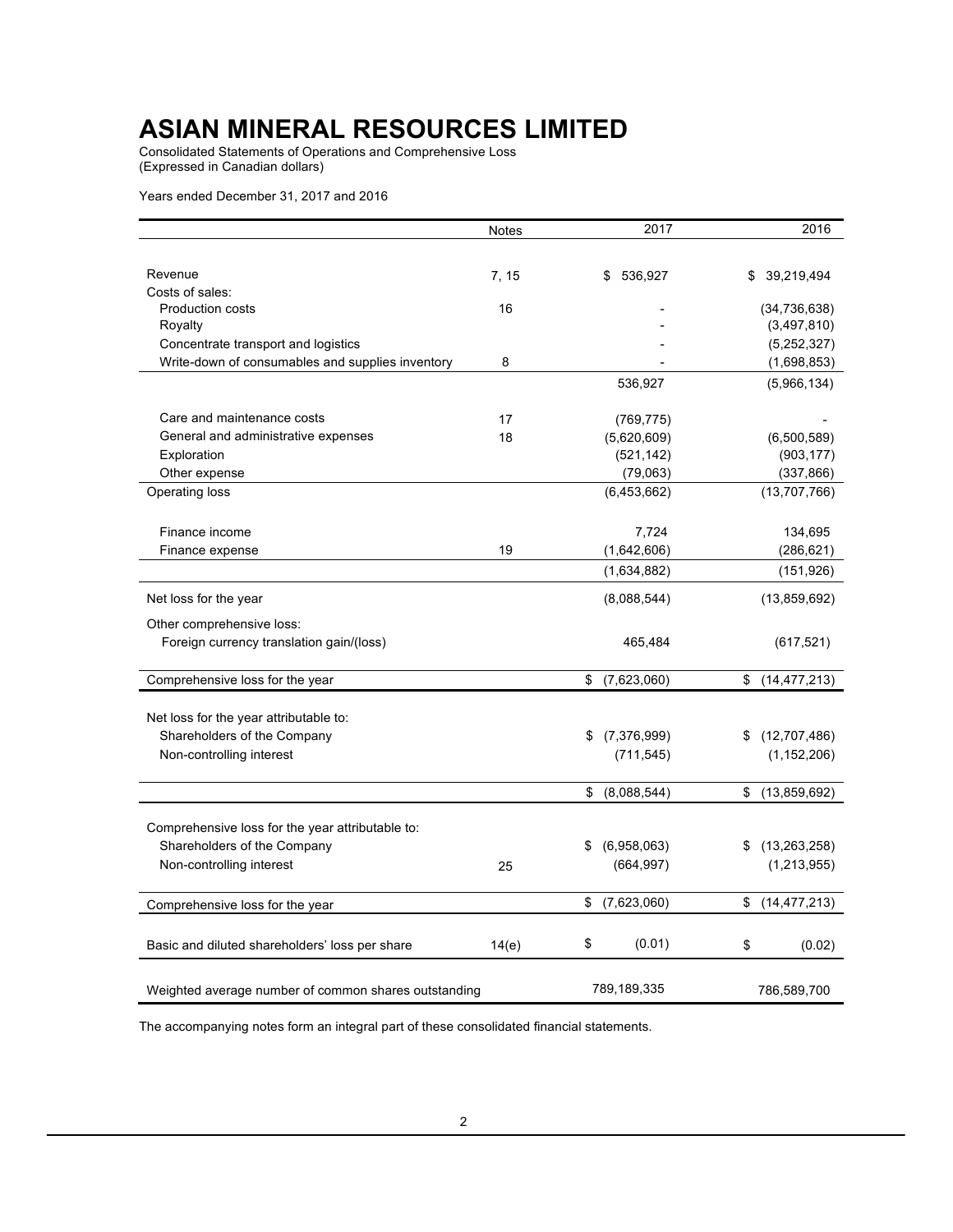Consolidated Statement of Changes in Equity<br>(Expressed in Canadian dollars, except number of common shares) (Expressed in Canadian dollars, except number of common shares) Consolidated Statement of Changes in Equity

**ASIAN MINERAL RESOURCES LIMITED**

ASIAN MINERAL RESOURCES LIMITED

Years ended December 31, 2017 and 2016 Years ended December 31, 2017 and 2016

| \$(10,007,647)   | \$ (5,624,928)                           | (4,382,719)<br>မာ                   | \$(151, 520, 927) | 17,467,350                         | ↔  | 798,003                                | ↔  | 28,872,855                    | ↔ | 795,920,841                                   | Balance, December 31, 2017    |
|------------------|------------------------------------------|-------------------------------------|-------------------|------------------------------------|----|----------------------------------------|----|-------------------------------|---|-----------------------------------------------|-------------------------------|
| (8,088,544)      | (711, 545)                               | (7,376,999)                         | (7, 376, 999)     |                                    |    |                                        |    |                               |   |                                               | Net loss for the year         |
| 465,484          | 46,548                                   | 418,936                             |                   | 418,936                            |    |                                        |    |                               |   |                                               | Currency translation gain     |
|                  |                                          |                                     | 210,656           |                                    |    | (210, 656)                             |    |                               |   |                                               | Expiry of options             |
| 375,881          |                                          | 375,881                             |                   |                                    |    | 375,881                                |    |                               |   |                                               | Share-based payments          |
| 140,000          |                                          | 140,000                             |                   |                                    |    |                                        |    | 140,000                       |   | 7,000,000                                     | Issue of shares, net of costs |
| (2,900,468)<br>ക | \$(4,959,931)                            | 2,059,463<br>$\boldsymbol{\varphi}$ | \$(144, 354, 584) | 17,048,414                         | မာ | 632,778                                | ക  | 28,732,855                    |   | 788,920,841 \$                                | Balance, December 31, 2016    |
| (13, 859, 692)   | (1, 152, 206)                            | (12, 707, 486)                      | (12, 707, 486)    |                                    |    |                                        |    |                               |   |                                               | Net loss for the year         |
| (617,521)        | (61,751)                                 | (555,770)                           |                   | (555,770)                          |    |                                        |    |                               |   |                                               | Currency translation gain     |
|                  |                                          |                                     | 35,162            |                                    |    | (35, 162)                              |    |                               |   |                                               | Expiry of options             |
|                  |                                          |                                     |                   |                                    |    |                                        |    |                               |   |                                               | Share-based payments          |
| 468,790          |                                          | 468,790                             |                   |                                    |    |                                        |    | 468,790                       |   | 9,375,800                                     | ssue of shares, net of costs  |
| 11,107,955<br>မာ | $$$ (3,745,974)                          | \$74,853,929                        | \$(131, 682, 260) | 17,604,184                         | ↮  | 667,940                                | မာ | 28,264,065                    |   | $779,545,041$ \$                              | Balance, January 1, 2016      |
| Total            | controlling<br>$\frac{1}{2}$<br>interest | Shareholders'<br>equity             | Deficit           | reserve<br>translation<br>Currency |    | reserve<br>based<br>Share-<br>payments |    | (note 14)<br>Share<br>capital |   | (note $14$ )<br>common<br>shares<br>Number of |                               |

The accompanying notes form an integral part of these consolidated financial statements. The accompanying notes form an integral part of these consolidated financial statements.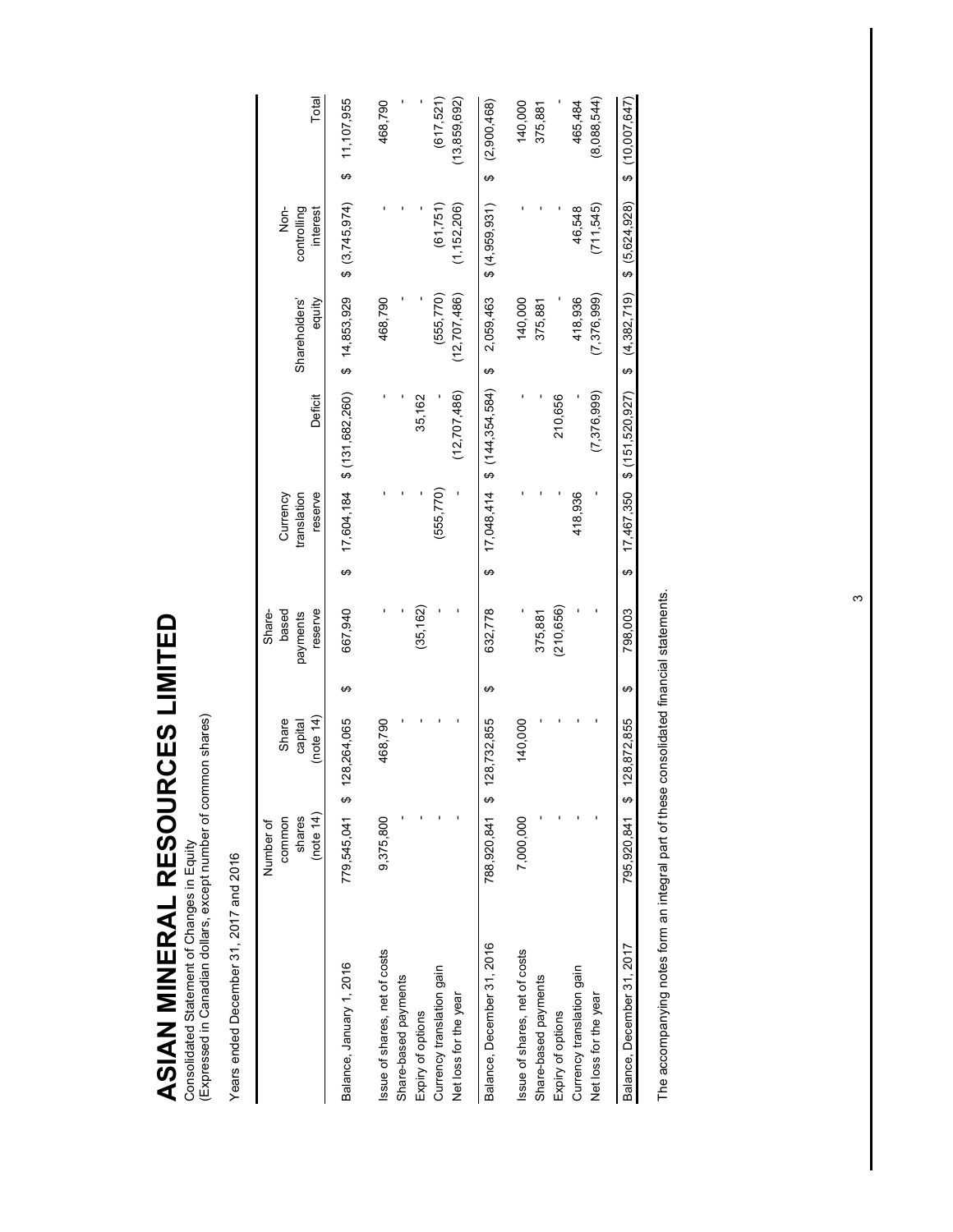Consolidated Statements of Cash flows (Expressed in Canadian dollars)

Years ended December 31, 2017 and 2016

|                                                                                       | <b>Notes</b> | 2017              | 2016               |
|---------------------------------------------------------------------------------------|--------------|-------------------|--------------------|
| Cash provided by (used in):                                                           |              |                   |                    |
| Operating activities:                                                                 |              |                   |                    |
| Net loss for the year                                                                 |              | \$<br>(8,088,544) | (13,859,692)<br>\$ |
| Items not involving cash:                                                             |              |                   |                    |
| Share-based payments                                                                  | 14(c)(ii)    | 515,881           |                    |
| Amortization and depreciation                                                         |              | 39,903            | 10,442,475         |
| Write-down of inventory                                                               | 8            |                   | 1,698,853          |
| Changes in non-cash operating working capital:                                        |              |                   |                    |
| Accounts receivable and prepaid expenses                                              |              | 707,226           | 4,396,331          |
| Inventories                                                                           |              | (3,421)           | 4,673,797          |
| Accounts payable and accrued liabilities                                              |              | 1,709,079         | (7, 180, 424)      |
| Other                                                                                 |              | 203,647           |                    |
| Cash flow (used in)/provided by operating activities                                  |              | (4,916,229)       | 171,340            |
|                                                                                       |              |                   |                    |
| Investing activities:                                                                 |              |                   |                    |
| Environmental bond                                                                    |              | (30, 315)         |                    |
| Purchase of property, plant and equipment                                             |              |                   | (279, 490)         |
| Cash flow used in investing activities                                                |              | (30, 315)         | (279, 490)         |
|                                                                                       |              |                   |                    |
| Net decrease in cash and cash equivalents                                             |              | (4,946,544)       | (831, 792)         |
| Effect of foreign exchange rate fluctuations on cash held<br>in foreign jurisdictions |              | (8, 435)          | (172, 509)         |
| Cash and cash equivalents, beginning of year                                          |              | 5,457,346         | 5,738,005          |
| Cash and cash equivalents, end of year                                                |              | \$<br>502,367     | \$<br>5,457,346    |

Supplemental cash flow information (note 22)

The accompanying notes form an integral part of these consolidated financial statements.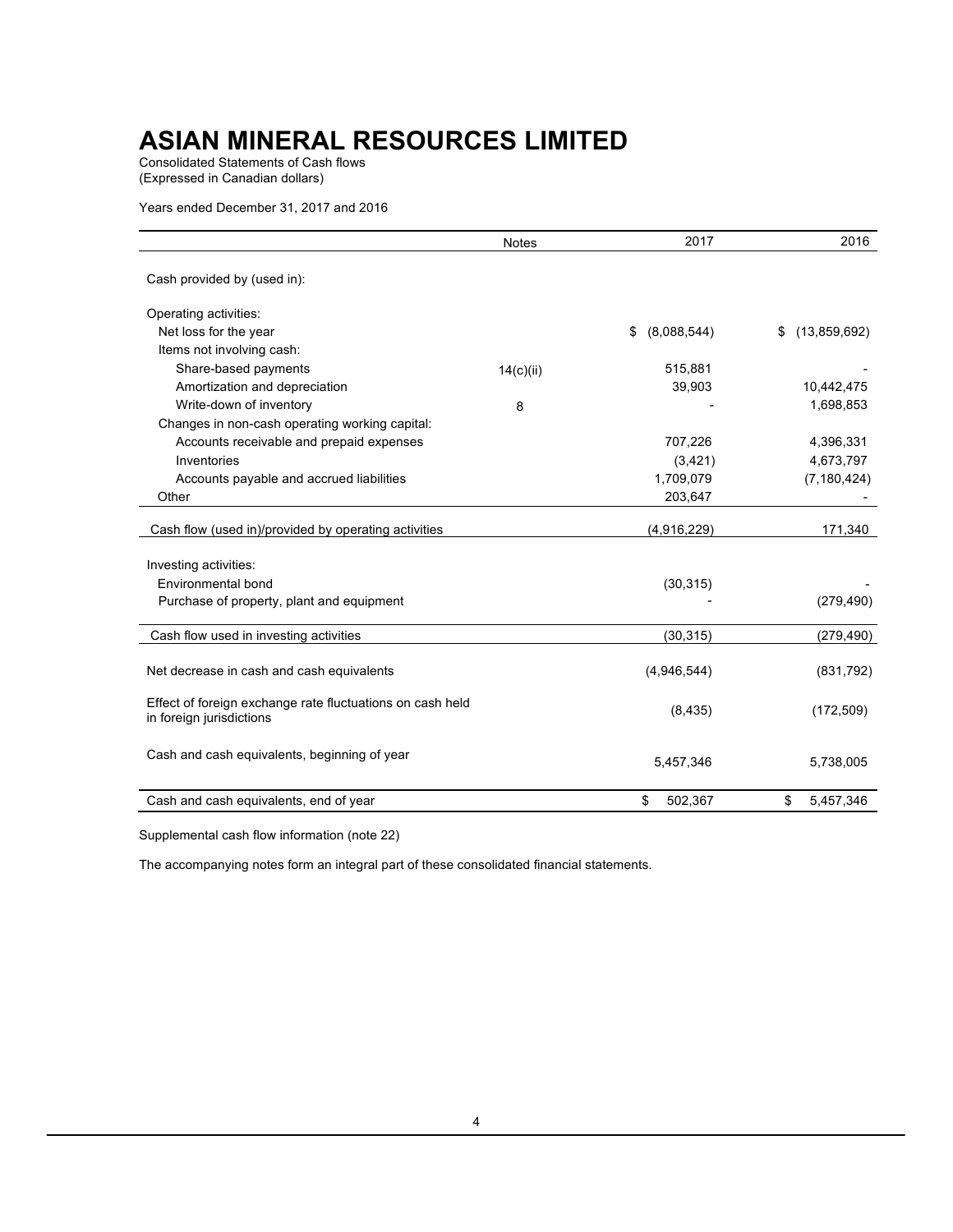Notes to the Consolidated Financial Statements (Expressed in Canadian dollars, unless otherwise stated)

Years ended December 31, 2017 and 2016

#### **1. Nature of business and going concern:**

Asian Mineral Resources Limited (the "Company" or "AMR") is incorporated under the laws of the Province of British Columbia by a certificate of continuance as of December 31, 2004, having previously been incorporated and registered under the New Zealand Companies Act 1993. On April 19, 2004, the Company became listed on the TSX-Venture Exchange (TSX-V). The Company's principal business activities are the exploration and development of mineral property interests and extraction and processing of nickel mineral deposits. Its principal mineral property interest, held through a joint venture, is in the Ban Phuc Project Area located 160 km west of Hanoi in Son La Province, in northwestern Vietnam. The Company's registered corporate office is located at 120 Adelaide Street West, Suite 2500, Toronto, Ontario, Canada M5H 1T1.

Following feasibility studies in 2005 and 2007, the Company received a mining license in late 2007. Due to market conditions, development was delayed until 2012. Full commercial production began November 1, 2013. Given the sustained low nickel price environment, a full review of the mining schedule and economic viability of mining was conducted during 2016 and it was determined it would not be economically viable to continue mining. Therefore the Ban Phuc mine was placed on care and maintenance in the fourth quarter of 2016. The Ban Phuc mine has remained on care and maintenance during the year ended December 31, 2017.

These consolidated financial statements have been prepared on a going concern basis, which assumes that the Company will continue in operation for the foreseeable future and will be able to realize its assets and discharge its liabilities in the normal course as they come due. During the year ended December 31, 2017, the Company generated a net loss of \$8.1 million and incurred cash outflows from operations of \$4.9 million. As at December 31, 2017, the Company had cash and cash equivalents of \$0.5 million, negative working capital of \$8.7 million and an accumulated deficit of \$151.5 million. The Company has assessed current and forecasted nickel prices and has determined it remains not economically viable to restart the Ban Phuc mine, the Company's only operating asset. These factors indicate the existence of a material uncertainty that casts significant doubt about the Company's ability to continue as a going concern.

The Company has been exploring its strategic options with regard to the Ban Phuc mine. The focus remains on the sale of all the assets comprising the Ban Phuc mining operation held by the Company's 90% owned subsidiary, Ban Phuc Nickel Mines Limited Liability Company ("BPNM"). To the date of these financial statements there has been no success in finding a buyer. The Company is considering alternatives in the event BPNM or its assets are not sold, including the potential for additional funding. Subsequent to year end, the Company obtained loans of US \$180,000 and US \$380,000 from Pala Investments Limited ("Pala"), the majority shareholder of the Company, which will be used to pay employee termination payments and certain other costs to prepare BPNM for potential sale, restructuring or liquidation. As of the date of these financial statements the Company is considering its options and no definitive course of action has been decided. However the Company has determined it is in need of additional funding to continue its operations and to pursue the sale of BPNM. There can be no assurance that the Company will be able to complete the sale of BPNM, or that it can do so at terms favourable to the Company. Failure to obtain sufficient financing could result in a delay in the potential sale of BPNM or abandonment of the Ban Phuc mine and could force the Company into reorganization, bankruptcy or insolvency proceedings. Additional financing may not be available when needed or, if available, the terms of such financing might not be favourable to the Company and might involve substantial dilution to existing shareholders.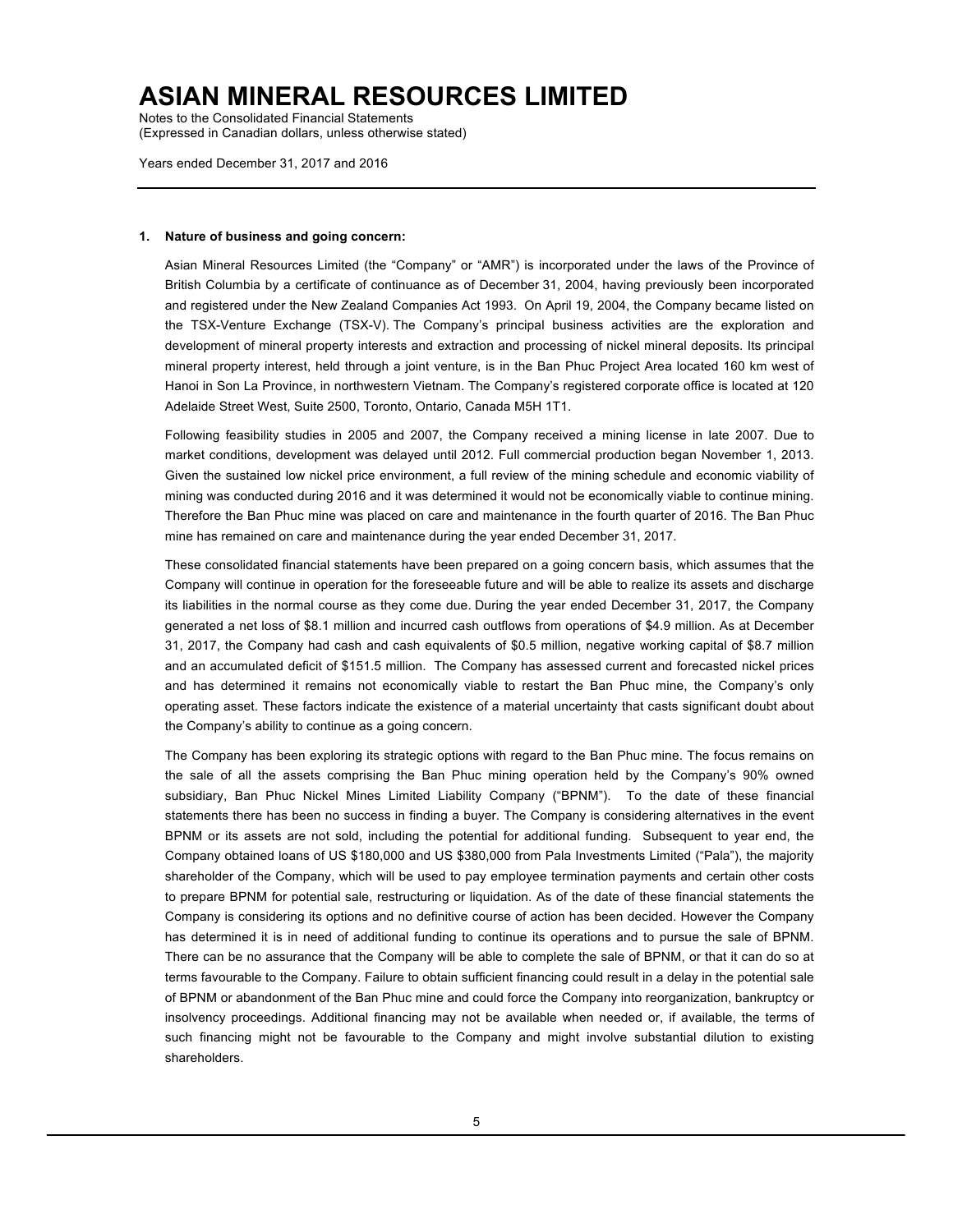Notes to the Consolidated Financial Statements (Expressed in Canadian dollars, unless otherwise stated)

Years ended December 31, 2017 and 2016

#### **1. Nature of business and going concern (continued):**

Should the Company not be able to continue as a going concern, adjustments to the carrying values and classification of its assets and liabilities would be required, and these adjustments could be material.

#### **2. Basis of preparation:**

(a) Statement of compliance:

These consolidated financial statements have been prepared in accordance with International Financial Reporting Standards ("IFRS") as issued by the International Accounting Standards Board ("IASB").

(b) Approval of the financial statements:

The consolidated financial statements of the Company for the year ended December 31, 2017 were reviewed by the Audit Committee and approved and authorized for issue by the Board of Directors on April 30, 2018.

(c) Comparative figures:

Certain comparative figures have been reclassified to conform to the current year's financial statement presentation.

#### **3. Significant accounting policies:**

The accounting policies set out below have been applied consistently for all periods presented in these consolidated financial statements.

(a) Basis of measurement:

These consolidated financial statements have been prepared on the historical cost basis, utilizing the accrual method of accounting unless otherwise described in the following notes.

(b) Revenue recognition:

Revenue from sales of nickel concentrate is sold under pricing arrangements whereby revenue is recognized at the time of shipment, at which time legal title and risk pass to the customer and provisional revenue is recorded at current month average price as per the London Metals Exchange. The quoted period established to finalize the sales price is the second month after the shipment month, within which the contract is required to be settled. Changes between the prices recorded upon recognition of provisional revenue and final price due to fluctuation in metal market prices result in the existence of an embedded derivative in the accounts receivable. This embedded derivative is recorded at fair value, with changes in fair value classified as a component of revenue and receivables. Changes in the estimate of concentrate nickel content resulting from the final independent analysis of the concentrate are recognized at the point at which such analysis is agreed upon between the Company and its customers.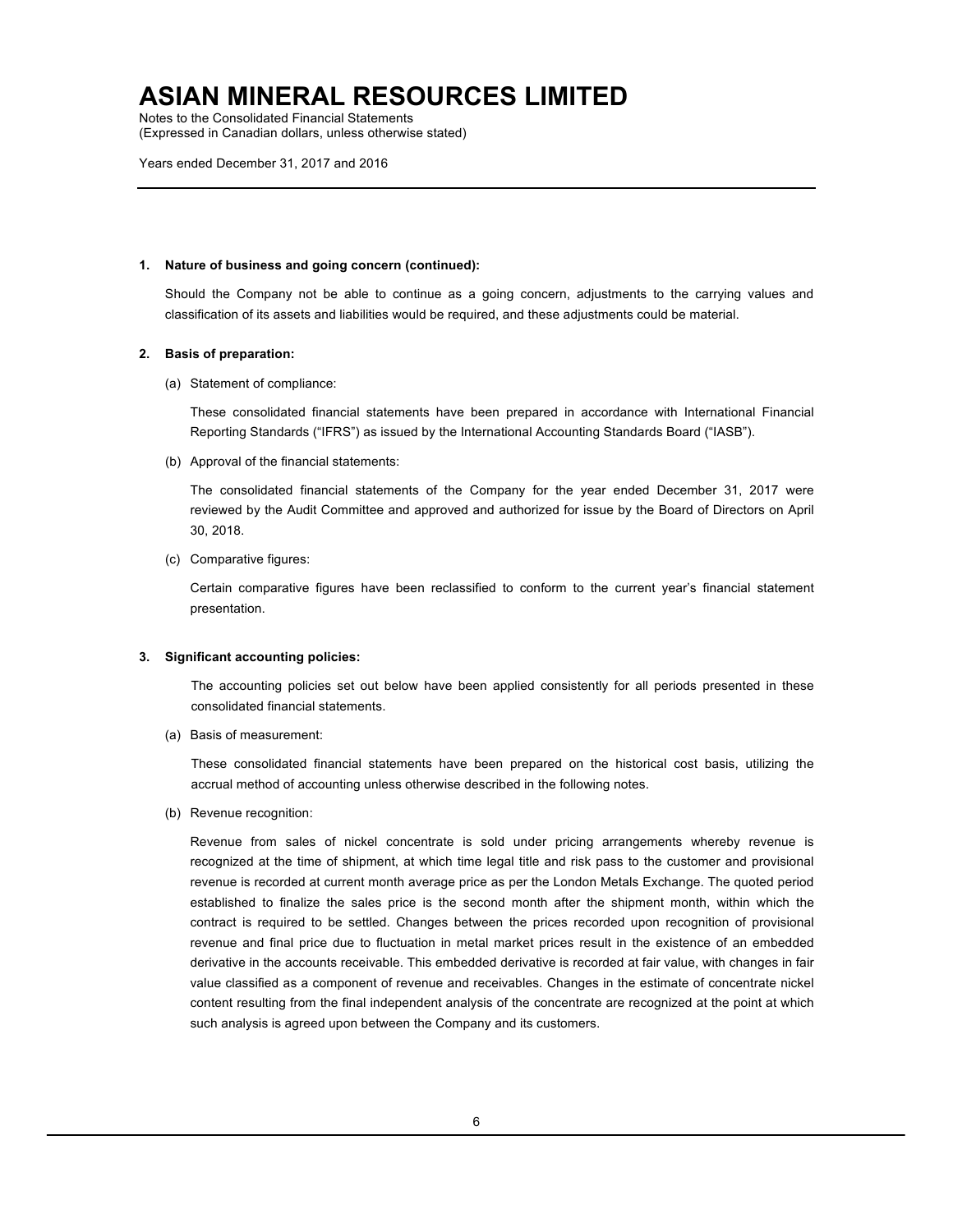Notes to the Consolidated Financial Statements (Expressed in Canadian dollars, unless otherwise stated)

Years ended December 31, 2017 and 2016

#### **3. Significant accounting policies (continued):**

(c) Currency translation:

The functional and presentation currency of the Company is the Canadian dollar. The functional currency of its subsidiary, Ban Phuc Nickel Mines Limited Liability Company ("BPNM"), is the United States dollar. Transactions in currencies other than the functional currency are recorded at the rate of exchange prevailing on the date of the transaction. Monetary assets and liabilities are translated at the exchange rate in place on the reporting date. Non-monetary items that are measured at historical cost in a foreign currency are translated at the exchange rate on the date of the transaction. Non-monetary assets and liabilities denominated in foreign currencies that are measured at fair value are retranslated to the functional currency at the exchange rate at the date the fair value was determined. Foreign currency translation differences are recognized in profit or loss.

For consolidation purposes, BPNM is translated into the Company's presentation currency of Canadian dollars. Assets and liabilities are translated using the exchange rate prevailing at the end of the reporting period. Income and expense items are translated at the average exchange rate for the relevant period. Translation differences are recognized in other comprehensive income (loss) and are accumulated within equity in the currency translation reserve.

(d) Basis of consolidation:

These consolidated financial statements include the accounts of the Company and its subsidiaries. All intercompany transactions and balances are eliminated on consolidation. For partially owned subsidiaries, the interest attributable to non-controlling shareholders is reflected in non-controlling interest. The Company determines whether it shall consolidate a subsidiary by assessing whether it has control over the subsidiary. Factors considered in such an assessment include whether the Company is exposed, or has rights, to variable returns from its involvement with the subsidiary and has the ability to affect those returns through its power over the subsidiary.

Significant subsidiaries of the Company are as follows:

| Name                                            | Country of<br>incorporation | Effective<br>interest |
|-------------------------------------------------|-----------------------------|-----------------------|
| Ban Phuc Nickel Mines Limited Liability Company | Vietnam                     | 90%                   |
| Asian Mineral Resources Nickel Limited          | Cook Islands                | 100%                  |
| Asian Nickel Exploration Limited                | Cook Islands                | 100%                  |

#### (e) Cash and cash equivalents:

Cash and cash equivalents consist of cash in hand, deposits held at call with banks and other short-term highly liquid investments with original maturities of three months or less when acquired.

(f) Inventories:

Inventories include nickel concentrate in progress and produced, and consumable materials and supplies. The cost of nickel concentrate in progress and produced is determined principally by average production costs. Production inventories are stated at the lower of average production costs and net realizable value.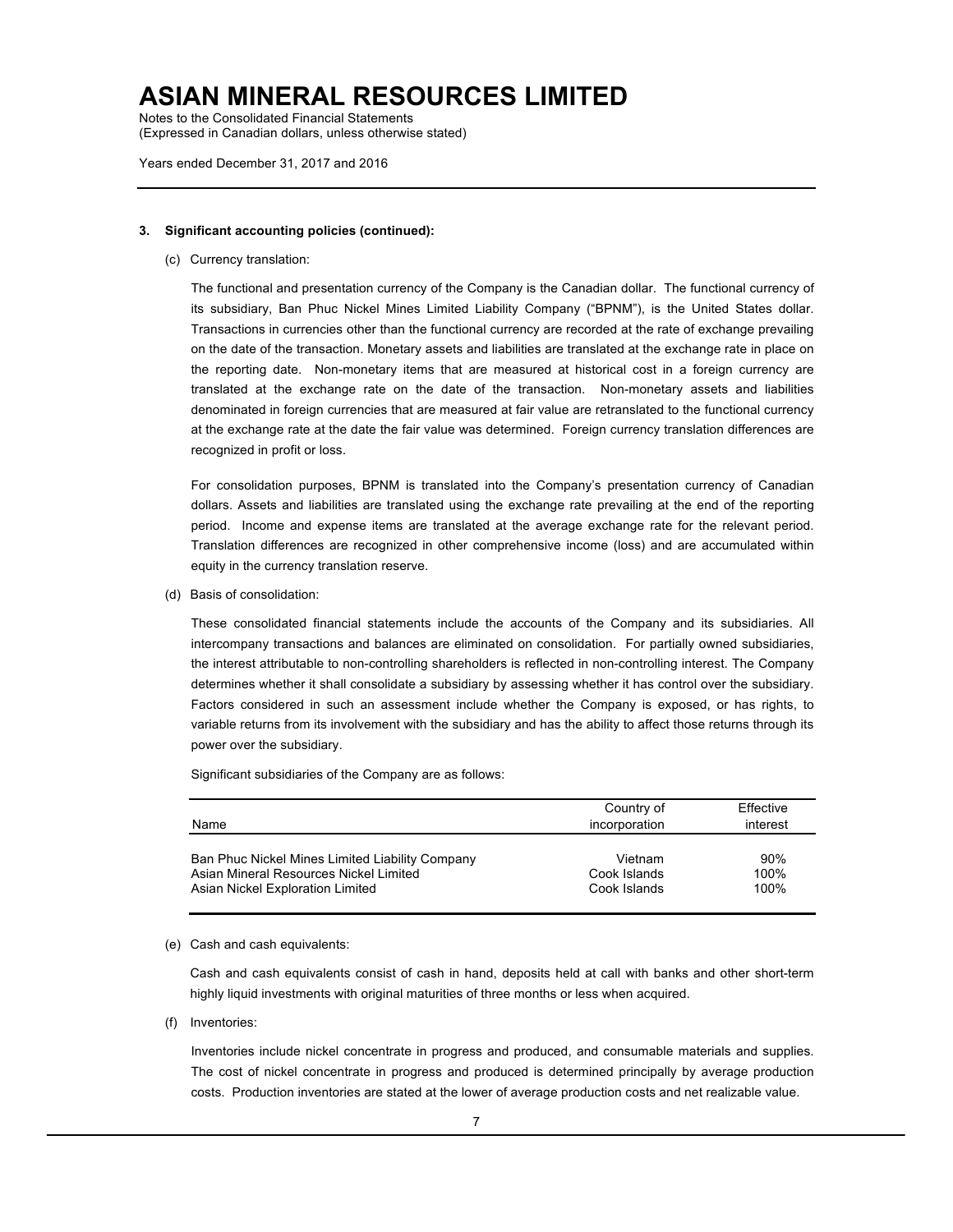Notes to the Consolidated Financial Statements (Expressed in Canadian dollars, unless otherwise stated)

Years ended December 31, 2017 and 2016

#### **3. Significant accounting policies (continued):**

(f) Inventories (continued)

Costs of nickel concentrate inventories include all costs incurred up until production of a tonne of nickel concentrate such as mining costs, processing costs, maintenance costs, road transport costs and directly attributable general and administration costs but exclude royalties. Net realizable value is determined with reference to estimated contained nickel, copper and cobalt metal and current market prices at the reporting period end date.

Consumable materials and supplies inventory consists of consumables used in development activities, such as explosives, fuel and spare parts which are valued at the lower of cost and replacement cost (approximates net realizable value) and, where appropriate, less a provision for obsolescence.

(g) Prepayments:

Prepayments to suppliers and contractors are based on the contract progress, with payments made at specified stages of the contract. These payments are recognized in the balance sheet as prepaid expenses.

(h) Property, plant and equipment:

Property, plant and equipment are stated at cost less accumulated depreciation and accumulated impairment losses. Plant and equipment includes capitalized development expenditures. Cost includes expenditures that are directly attributable to the acquisition or construction of an asset and includes the direct charges associated with bringing the asset to the location and condition necessary for its intended use and an initial estimate of the costs of dismantling and removing the item and restoring the site on which it is located.

Depreciation is provided on plant and equipment, calculated on a unit-of-production basis so as to write off the net cost or other revalued amount of each asset over its expected useful life to its estimated residual value. The estimated useful lives, residual values and depreciation method are reviewed at the end of each annual financial period with the effect of any changes recognized on a prospective basis.

| Asset                                               | Basis                    | Rate range    |
|-----------------------------------------------------|--------------------------|---------------|
|                                                     |                          |               |
| Building, machinery, motor vehicles, infrastructure | Straight-line            | 14% - 25%     |
| Furniture and office equipment                      | Straight-line            | 11% - 33%     |
| Licenses and franchises                             | Straight-line            | $11\% - 33\%$ |
| Plant and mine development                          | Unit of production based |               |
|                                                     | mineral reserves         |               |

The expenditures related to construction are capitalized as construction-in-progress and are included within property, plant and equipment. Construction in progress represents the cost of remaining plant and mine development which is under construction. Costs directly attributable with ongoing construction related activities during the commissioning phase of new assets incurred in the period before they are operating in the way intended by management are capitalized, all other costs not directly attributable are expensed. No depreciation is provided for construction in progress during the period of construction.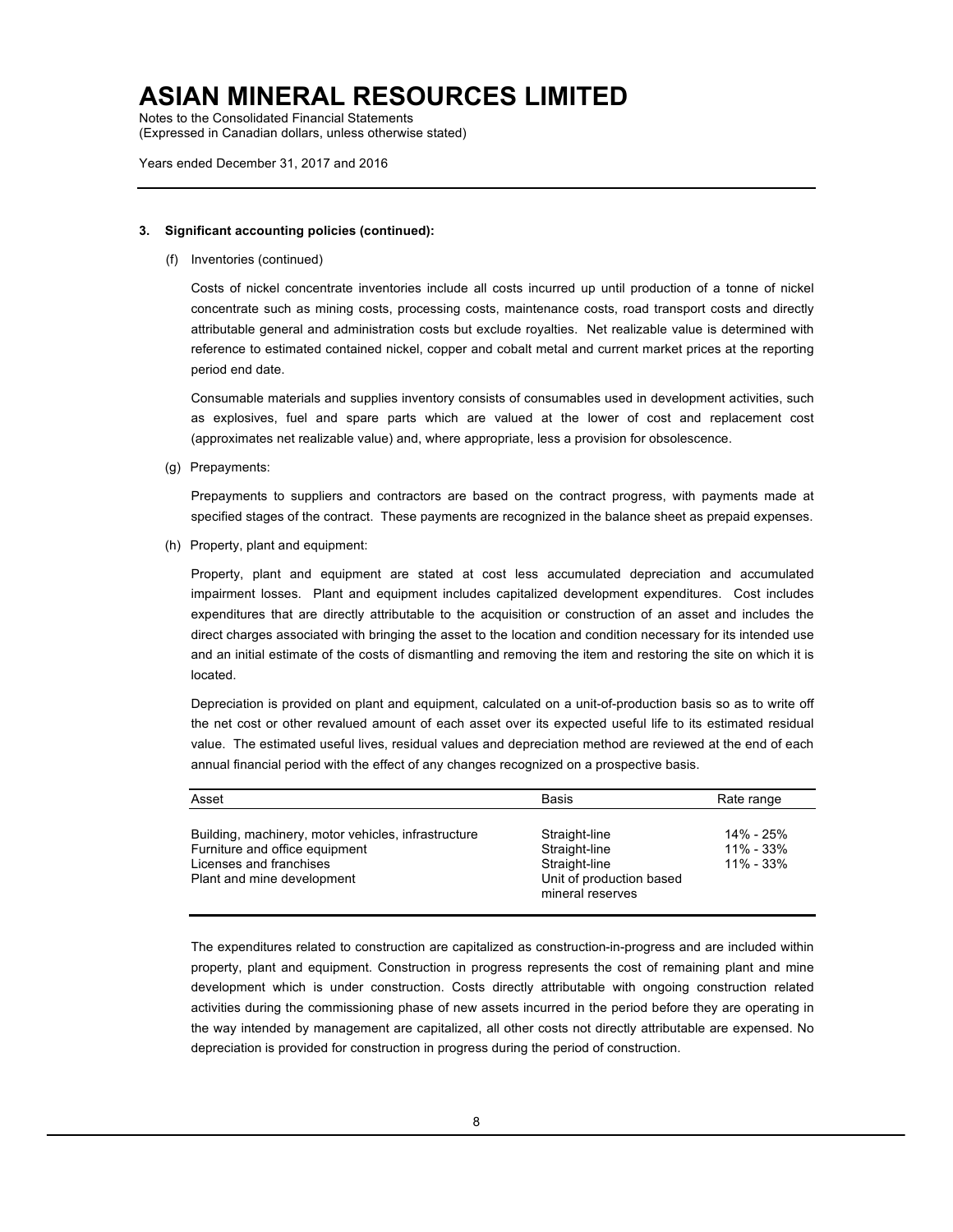Notes to the Consolidated Financial Statements (Expressed in Canadian dollars, unless otherwise stated)

Years ended December 31, 2017 and 2016

#### **3. Significant accounting policies (continued):**

(i) Mineral property interest:

Exploration expenses incurred prior to determination of the technical feasibility and commercial viability of mining operations and issuance of a mining license are expensed as incurred. Mineral property acquisition costs and exploration and development expenditures incurred subsequent to the determination of technical feasibility and commercial viability of mining operations and issuance of a mining license are deferred, less accumulated amortization and accumulated impairment losses, if any, until the property to which they relate commences commercial production, is sold, allowed to lapse or is abandoned. Technical feasibility and commercial viability generally coincide with the establishment of proven and probable reserves; however, this determination may be impacted by management's assessment of certain modifying factors. When commercial production in an area of interest has commenced, the associated costs are amortized over the estimated economic life of the mine on a units-of-production basis using proven and probable reserves (as defined by National Instrument 43-101).

Changes in factors such as estimates of proven and probable reserves that affect units-of-production calculations are accounted for on a prospective basis.

(j) Impairment of long-lived assets:

At the end of each year or at each reporting date, the Company reviews the carrying amounts of its longlived assets to determine whether there is any indication that those assets may be impaired. If any such indication exists, the recoverable amount of the asset is estimated in order to determine the extent of the impairment loss, if any. Where the asset does not generate cash flows that are independent from other assets, the Company estimates the recoverable amount of the cash-generating unit ("CGU") to which the asset belongs.

The recoverable amount of a CGU is the higher of the CGU's fair value less costs to sell and its value-inuse. In assessing value-in-use, the estimated future cash flows are discounted to their present value using a pre-tax discount rate that reflects current market assessment of the time value of money and the risks specific to the asset for which the estimates of future cash flows have not been adjusted.

If the recoverable amount of an asset or CGU is estimated to be less than its carrying amount, the carrying amount of the asset or CGU is reduced to its recoverable amount. Impairment losses are recognized in profit and loss in the period the impairment indicator is identified.

An impairment loss is reversed if there is an indication that there has been a change in the estimates used to determine the recoverable amount. The carrying amount of the asset or CGU is increased to its recoverable amount, but only to the extent that the increased carrying amount does not exceed the carrying amount that would have been determined had no impairment loss been recognized for the asset or CGU in prior years. The reversal of an impairment loss is recognized immediately in profit and loss.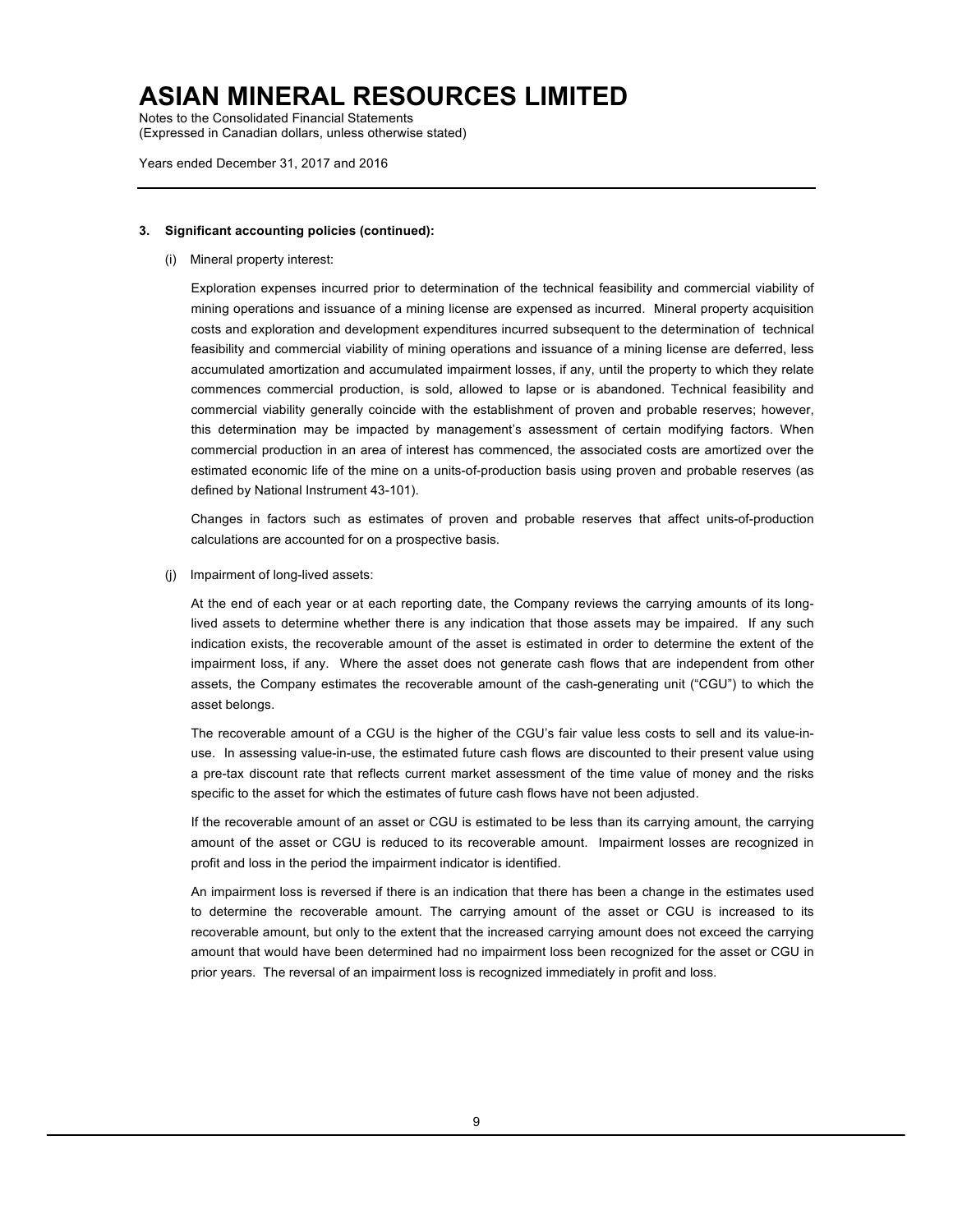Notes to the Consolidated Financial Statements (Expressed in Canadian dollars, unless otherwise stated)

Years ended December 31, 2017 and 2016

#### **3. Significant accounting policies (continued):**

(k) Reserve estimates:

The Company estimates its ore reserves and mineral resources based on information compiled by Qualified Persons as defined in accordance with Canadian Securities Administrators National Instrument 43-101 *Standards for Disclosure of Mineral Projects* ("NI 43-101"). Reserves are used when performing impairment assessments on the Company's mineral property, for forecasting the timing of payment of mine closure, reclamation and rehabilitation costs, and in determining the depletion of mineral properties.

There are numerous uncertainties inherent in estimating ore reserves, and assumptions that are valid at the time of estimation may change significantly when new information becomes available. Changes in the forecasted prices of commodities, exchange rates, production costs or recovery rates may change the economic status of reserves and may, ultimately, result in changes to reserve estimates. Any adjustments are accounted for prospectively.

(l) Provision for closure and rehabilitation:

A provision for closure and rehabilitation is recognized when there is a legal or constructive obligation to remediate as a result of exploration, development and production activities undertaken, if the amount of the provision can be measured reliably. The estimated future obligations include the costs of dismantling, and removal of facilities and restoration. The provision for future restoration costs is the best estimate of the present value of the expenditure required to settle the restoration obligation at the reporting date. The environmental rehabilitation obligation is capitalized as part of the carrying amount of the associated longlived asset and a liability is recorded. The environmental rehabilitation cost capitalized is amortized on the same basis as the related asset. Future restoration costs are reviewed annually and any changes in the estimate are reflected in the present value of the restoration provision at the reporting date.

(m) Mining rights grant fee:

In late 2010, the Vietnamese Government passed a new law, the Mineral Law 2010. Decree 15 of the law included a new statutory fee titled "mining rights grant fee". The Mineral Law 2010 provided the fee to be determined based on price, reserve, quality and type of the relevant mineral; however, until late 2013, both the Mineral Law 2010 and the Decree 15 did not specify the formula for calculation and thus there was no basis to estimate the fee payable. In November 2013, the Vietnamese Government issued Decree 203 which outlined the formula to calculate the mining rights grant fee and on that basis the Company estimated the cost of the fee and recognized a provision of \$4.6 million in the 2013 consolidated financial statements. On February 6, 2015, the Company received Decision No. 288/QD-BTNMT issued by the Ministry of Natural Resources and Environment ("MONRE") to amend the contents specified in the Mineral Mining License. Refer to note 11 for further details of the amendment.

(n) Share capital:

Common shares are classified as equity. The Company records proceeds from share issuances net of issue costs and any tax effects. Common shares issued for consideration other than cash are valued at the quoted market price on the date the shares are issued.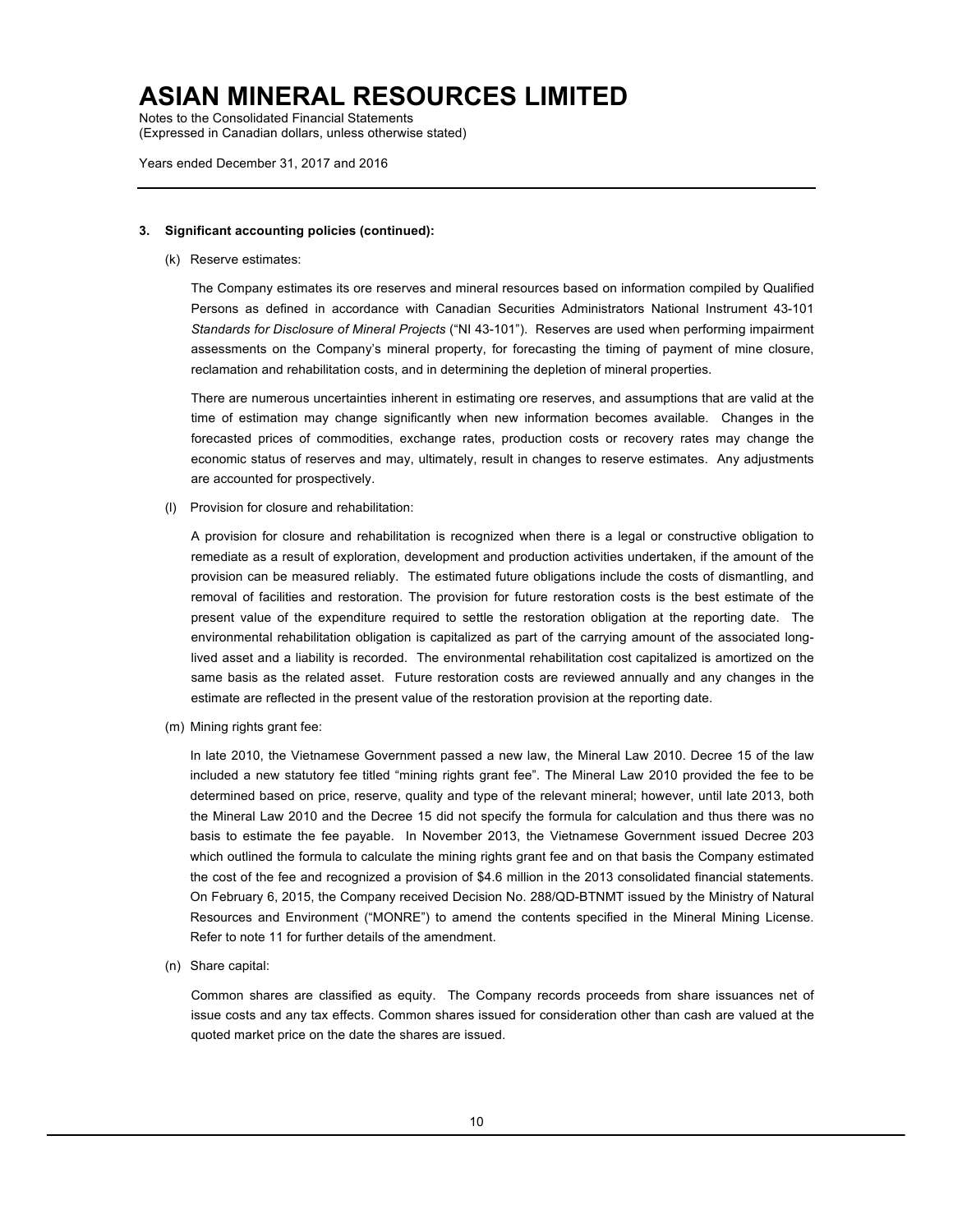Notes to the Consolidated Financial Statements (Expressed in Canadian dollars, unless otherwise stated)

Years ended December 31, 2017 and 2016

#### **3. Significant accounting policies (continued):**

(o) Share-based payments:

The Company has a share option plan, under which the fair value of all share-based awards is estimated using the Black-Scholes Option Pricing Model at the grant date and amortized over the vesting periods. An individual is classified as an employee when the individual is an employee for legal or tax purposes (direct employee) or provides services similar to those performed by a direct employee, including directors of the Company. Share-based payments to non-employees are measured at the fair value of the goods or services received, or the fair value of the equity instruments issued if it is determined the fair value of the goods or services received cannot be reliably measured and are recorded at the date the goods or services are received. The amount recognized as an expense is adjusted to reflect the number of awards expected to vest. The offset is credited to share-based payment reserve.

Upon the exercise of the share purchase options, consideration paid together with the amount previously recognized in the share-based payment reserve is recorded as an increase to share capital. Charges for share purchase options that are forfeited before vesting are reversed from the share-based payments reserves. For those share purchase options that expire or are forfeited after vesting, the amount previously recorded in share-based payments reserve is transferred to deficit.

(p) Interest expense:

Interest is recognized using the effectiveness interest method, taking into account the principal outstanding and the effective rate over the period to maturity.

(q) Royalties and export tariffs:

A royalty is payable to the Vietnamese Government calculated at 10% of the value of nickel concentrate sale price less export tax, processing costs, bagging costs, freight costs, custom charges and warehouse costs. Royalty expense is recorded when revenue from the sale of nickel concentrate is recognized.

Export tariff is payable to the Vietnamese Government and calculated at 20% of the value of nickel concentrate sale price less sea freight costs.

(r) Income taxes:

Income tax expense comprises current and deferred tax. Current tax and deferred tax are recognized in the statement of operations except to the extent that the tax relates to a business combination, or items recognized directly in equity or in other comprehensive income (loss).

A deferred tax asset is recognized for unused tax losses, tax credits and deductible temporary differences, to the extent that it is probable that future taxable profits will be available against which they can be utilized.

Deferred tax assets are reviewed each reporting date and are reduced to the extent that it is no longer probable that the related tax benefit will be realized.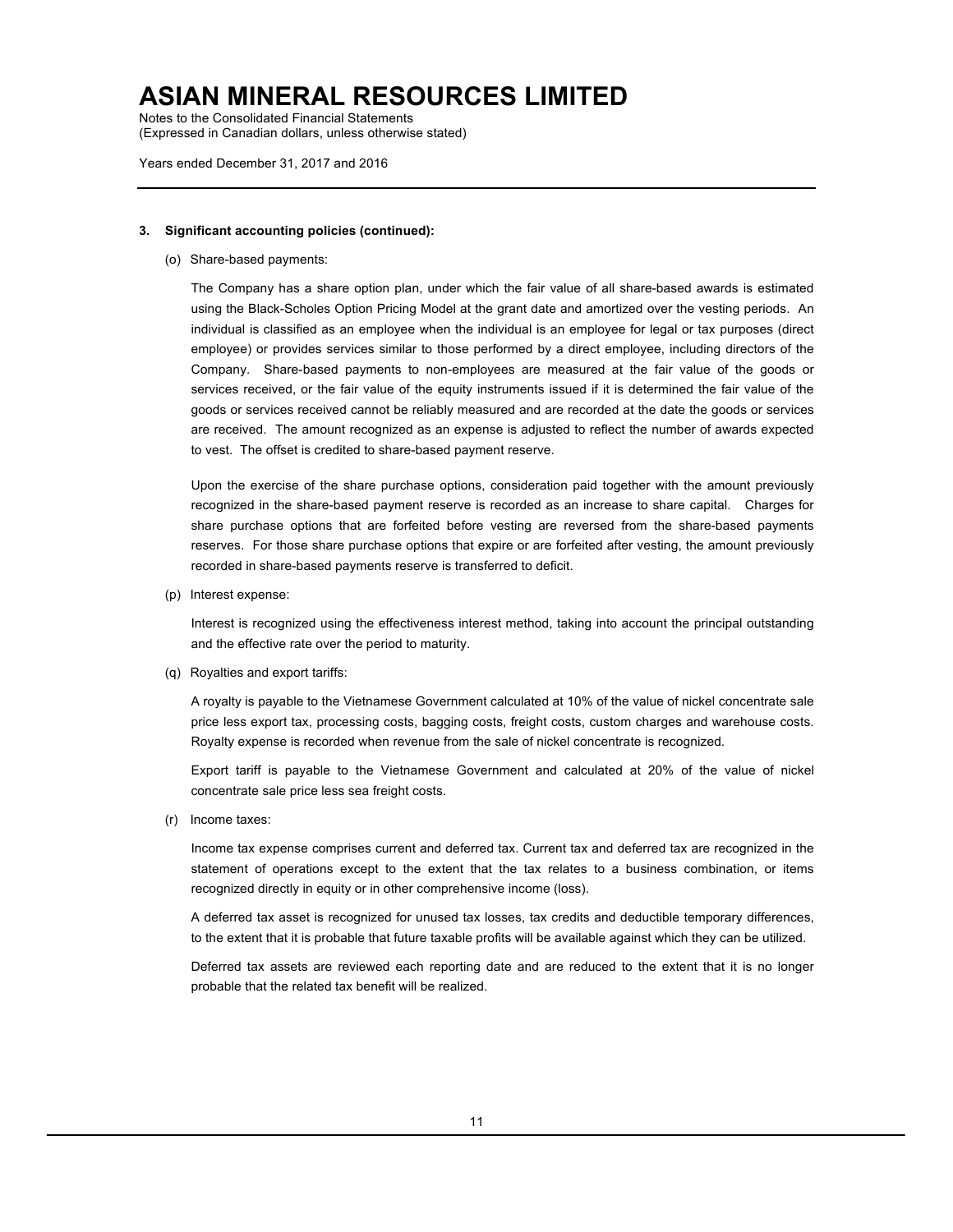Notes to the Consolidated Financial Statements (Expressed in Canadian dollars, unless otherwise stated)

Years ended December 31, 2017 and 2016

#### **3. Significant accounting policies (continued):**

(r) Income taxes (continued):

Deferred tax is recognized in respect of temporary differences between the carrying amounts of assets and liabilities for financial reporting purposes and the amounts used for taxation purposes. Deferred tax is not recognized for the temporary differences arising from the initial recognition of assets or liabilities in a transaction that is not a business combination and that affects neither accounting, nor taxable profit or loss. Deferred tax is measured at the tax rates that are expected to be in effect when temporary differences reverse, based on the laws that have been enacted or substantively enacted at the reporting date. Deferred tax assets and liabilities are offset if there is a legally enforceable right to offset the tax liabilities and assets, and they relate to income taxes levied by the same tax authority.

(s) Financial instruments:

Non-derivative financial assets and liabilities:

The Company initially recognizes loans and receivables and deposits on the date that they are originated. All other financial assets (including assets designated at fair value through profit or loss) are recognized on the trade date at which the Company becomes a party to the contractual provisions of the instrument.

The Company derecognizes a financial asset when the contractual rights to the cash flows from the asset expire, or it transfers the rights to receive the contractual cash flows of the financial asset in a transaction in which substantially all the risks and rewards of ownership of the financial asset are transferred.

Financial assets and liabilities are offset and the net amount presented in the statement of financial position when, and only when, the Company has a legal right to offset the amounts and intends either to settle on a net basis or to realize the asset and settle the liability simultaneously.

The Company classifies its financial assets and liabilities in the following categories:

- (A) Fair value through profit or loss ("FVTPL");
- (B) Held-to-maturity;
- (C) Available-for-sale financial assets ("AFS"); or
- (D) Loans and receivables.

The classification depends on the purpose for which the financial assets or liabilities were acquired. Management determines the classification of financial assets and liabilities at initial recognition.

### *Financial assets at FVTPL*

A financial asset is classified at fair value through profit or loss if it is classified as held-for-trading or is designated as such upon initial recognition. Financial assets are designated at fair value through profit or loss if the Company manages such investments and makes purchase and sale decisions based on their fair value in accordance with the Company's documented risk management or investment strategy.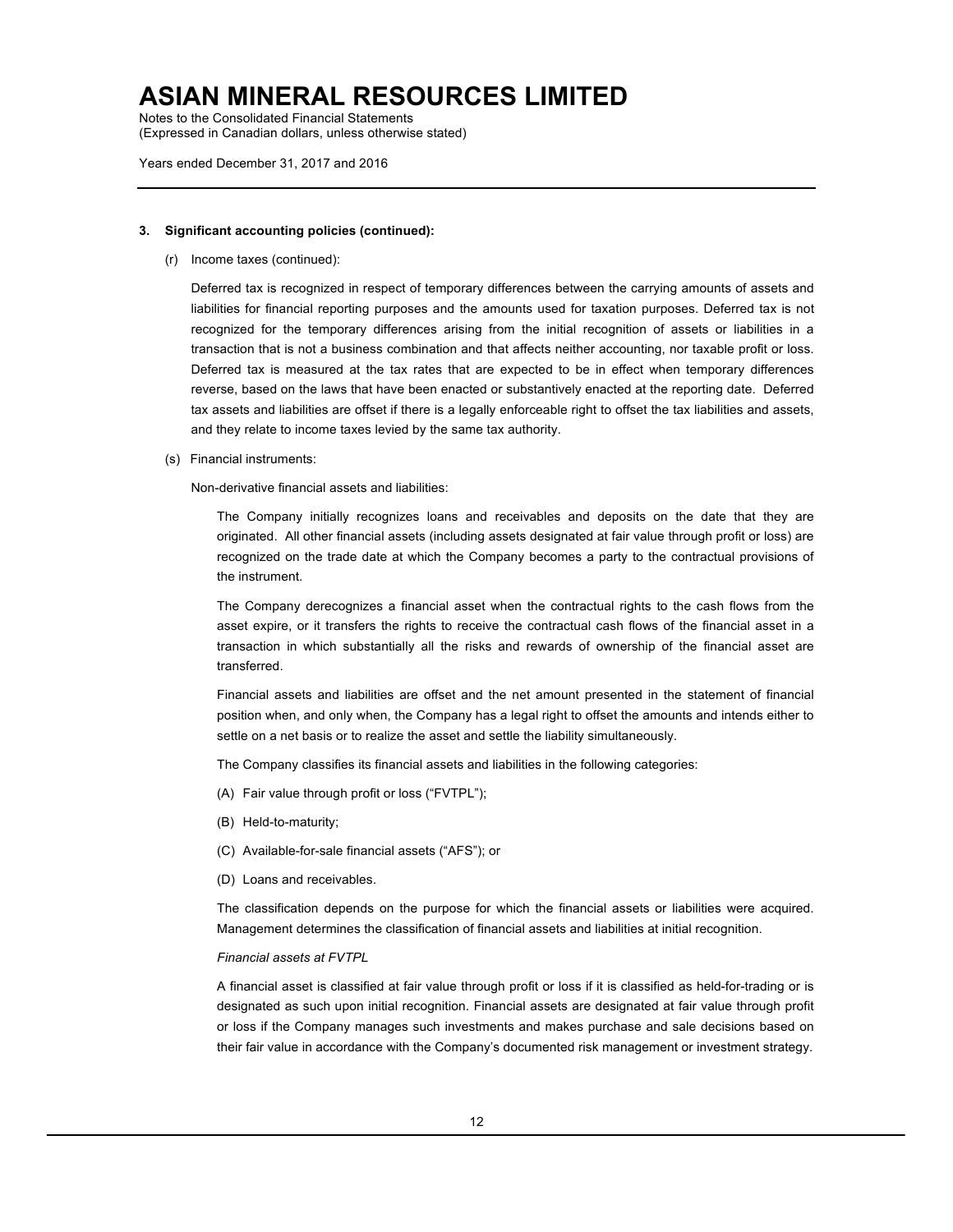Notes to the Consolidated Financial Statements (Expressed in Canadian dollars, unless otherwise stated)

Years ended December 31, 2017 and 2016

#### **3. Significant accounting policies (continued):**

(s) Financial instruments (continued):

#### *Held-to-maturity investments*

Investments are measured at amortized cost using the effective interest rate method. Transaction costs are added and amortized to the statement of operations over the life of the financial instrument on an effective yield basis. The Company does not have any assets classified as held-to-maturity investments.

#### *Available-for-sale financial assets*

Short-term investments are classified as available-for-sale and are carried at fair value (where determinable based on market prices of actively traded securities) with unrealized gains and losses recognized in other comprehensive income (loss). Management assesses the carrying value of AFS financial assets each period and any impairment charges are recognized in profit or loss. When financial assets classified as available-for-sale are sold, the accumulated fair value adjustments recognized in other comprehensive income (loss) are included in profit and loss. The Company does not have any assets classified as available-for-sale financial assets.

#### *Loans and receivables*

Loans and receivables are financial assets with fixed or determinable payments that are not quoted in an active market. Such assets are recognized initially at fair value plus any directly attributable transaction costs. Subsequent to initial recognition, loans and receivables are measured at amortized cost using the effective interest rate method, less any impairment losses. Loans and receivables comprise cash and cash equivalents, accounts receivable and environmental bond.

#### *Impairment of financial assets*

Financial assets, other than those at FVTPL, are assessed for indicators of impairment at each period end. Financial assets are impaired when there is objective evidence that, as a result of one or more events that occurred after the initial recognition of the financial asset, the estimated future cash flows of the investment have been impacted.

#### *Financial liabilities*

Financial liabilities are recognized initially at fair value plus any directly attributable transaction costs. Subsequent to initial recognition, derivative financial liabilities are measured at fair value and other financial liabilities at amortized cost using the effective interest method.

The Company has the following non-derivative financial liabilities: trade payables and accrued liabilities, other current liabilities and non-current liabilities which are classified as other financial liabilities.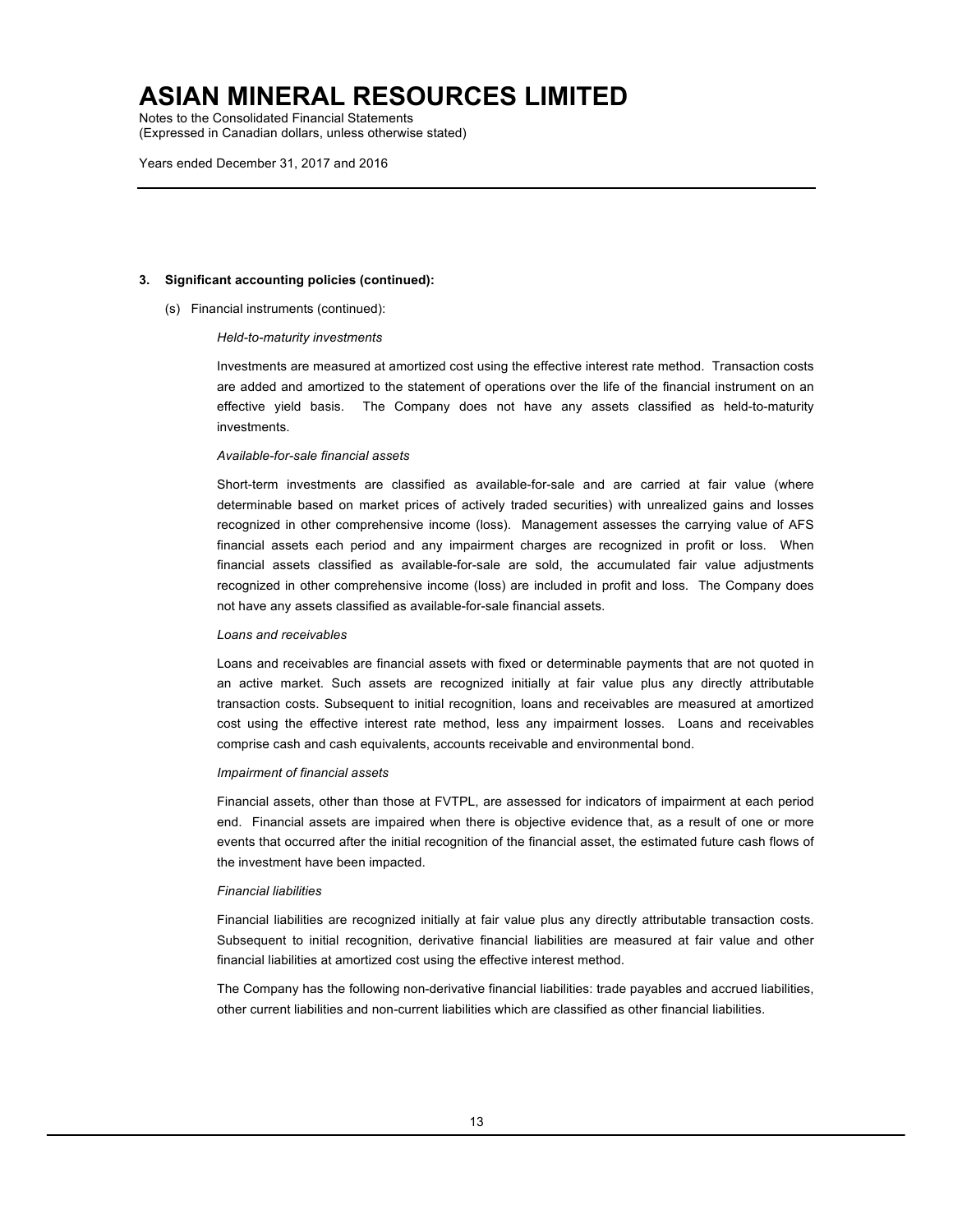Notes to the Consolidated Financial Statements (Expressed in Canadian dollars, unless otherwise stated)

Years ended December 31, 2017 and 2016

### **3. Significant accounting policies (continued):**

(t) Earnings (loss) per share:

Basic earnings (loss) per share is calculated by dividing the income (loss) available to common shareholders by the weighted average number of common shares outstanding during the year. For all periods presented, income (loss) available to common shareholders equals the reported income (loss) attributable to the shareholders of the Company.

Diluted earnings (loss) per share is calculated using the treasury stock method. Under the treasury stock method, the weighted average number of common shares issued and outstanding used for the calculation of diluted earnings (loss) per share assumes that the proceeds to be received on the exercise of dilutive stock options and warrants are used to repurchase common shares at the average market price during the year.

### **. Changes in accounting standards:**

There were no new standards effective January 1, 2017 that had a material impact on the Company's consolidated financial statements. The Company has not early adopted any other standard, interpretation or amendment in the consolidated financial statements that have been issued, but not yet effective.

A number of new standards, amendments to standards and interpretations, that were effective for the year ended December 31, 2017, and had been assessed to apply in preparing these consolidated financial statements. The following pronouncements are considered by the Company to be the most significant of several pronouncements that may affect the consolidated financial statements in the year ended December 31, 2017 and periods in future.

### IFRS 9, *Financial Instruments ("IFRS 9")*

The International Accounting Standards Board has issued IFRS 9 Financial Instruments to replace IAS 39 Financial Instruments, which is intended to reduce the complexity in the measurement and classification of financial instruments. The current version of IFRS 9 has a mandatory effective date of January 1, 2018 and is available for early adoption. The Company does not expect IFRS 9 to have a material impact on the consolidated financial statements. The classification and measurement of the Company's financial assets is not expected to change under IFRS 9 because of the nature of the Company's operations and the types of financial assets that it holds.

### IFRS 15, *Revenue from Contracts with Customers ("IFRS 15")*

On May 28, 2014, the IASB issued IFRS 15 Revenue from Contracts with Customers establishes a comprehensive framework for determining whether, how much and when revenue is recognized. It replaces existing revenue recognition guidance, including IAS 18 Revenue, IAS 11 Construction Contracts and IFRIC 13 Customer Loyalty Programs. The effective date is for reporting periods beginning on or after January 1, 2018 with early application permitted. The Company assessment is that the adoption of IFRS 15 will not have a significant impact on the recognition or treatment of revenue in the Company's consolidated financial statements.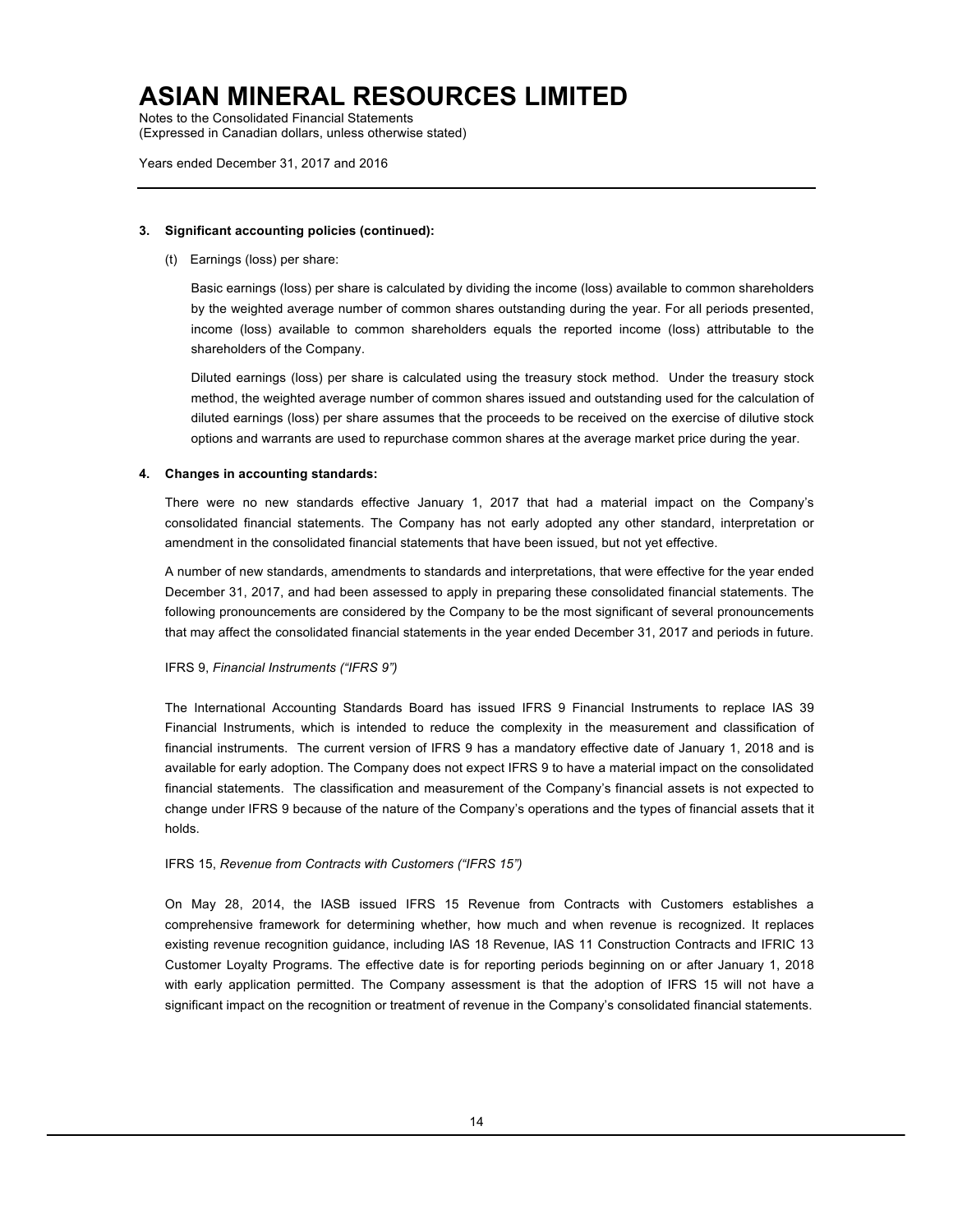Notes to the Consolidated Financial Statements (Expressed in Canadian dollars, unless otherwise stated)

Years ended December 31, 2017 and 2016

#### **. Changes in accounting standards (continued):**

IFRS 16, *Leases ("IFRS 16")*

In January of 2016, the IASB issued IFRS 16 Leases which replaces the existing leasing standard, IAS 17 Leases. The new standard effectively eliminates the distinction between operating and finance leases for lessees, while lessor accounting remains largely unchanged with the distinction between operating and finance leases retained. IFRS 16 takes effect on January 1, 2019, with earlier application permitted. The Company has not yet evaluated the impact of adopting this standard and does not intend to early adopt.

### **. Critical judgments in applying accounting policies:**

The critical judgments that the Company's management has made in the process of applying the Company's accounting policies, apart from those involving estimations (note 6), that have the most significant effect on the amounts recognized in the Company's consolidated financial statements are as follows:

(a) Economic recoverability and probability of future economic benefits of exploration, evaluation and development costs:

Management has determined that exploration drilling, evaluation, development and related costs incurred which have been capitalized are economically recoverable. Management uses several criteria in its assessment of economic recoverability and probability of future economic benefits including geologic and metallurgic information, history of conversion of mineral deposits to proven and probable reserves, scoping and feasibility studies, accessible facilities, existing permits and life of mine plans.

(b) Functional currency:

The functional currency for each of the Company's subsidiaries is the currency of the primary economic environment in which the entity operates. It has been determined that the functional currency of BPNM is the United States dollar, while the functional currency for the Company and its other subsidiaries is the Canadian dollar. Assessment of functional currency involves certain judgments to determine the primary economic environment and the Company reconsiders the functional currency of its entities if there is a change in the events and conditions, which determine the primary economic environment.

(c) Going concern:

The assessment of the Company's ability to continue as a going concern (note 1) involves judgment regarding future funding available for its development of the Ban Phuc mine and for working capital requirements. Judgments must also be made with regard to events or conditions, which might give rise to significant uncertainty.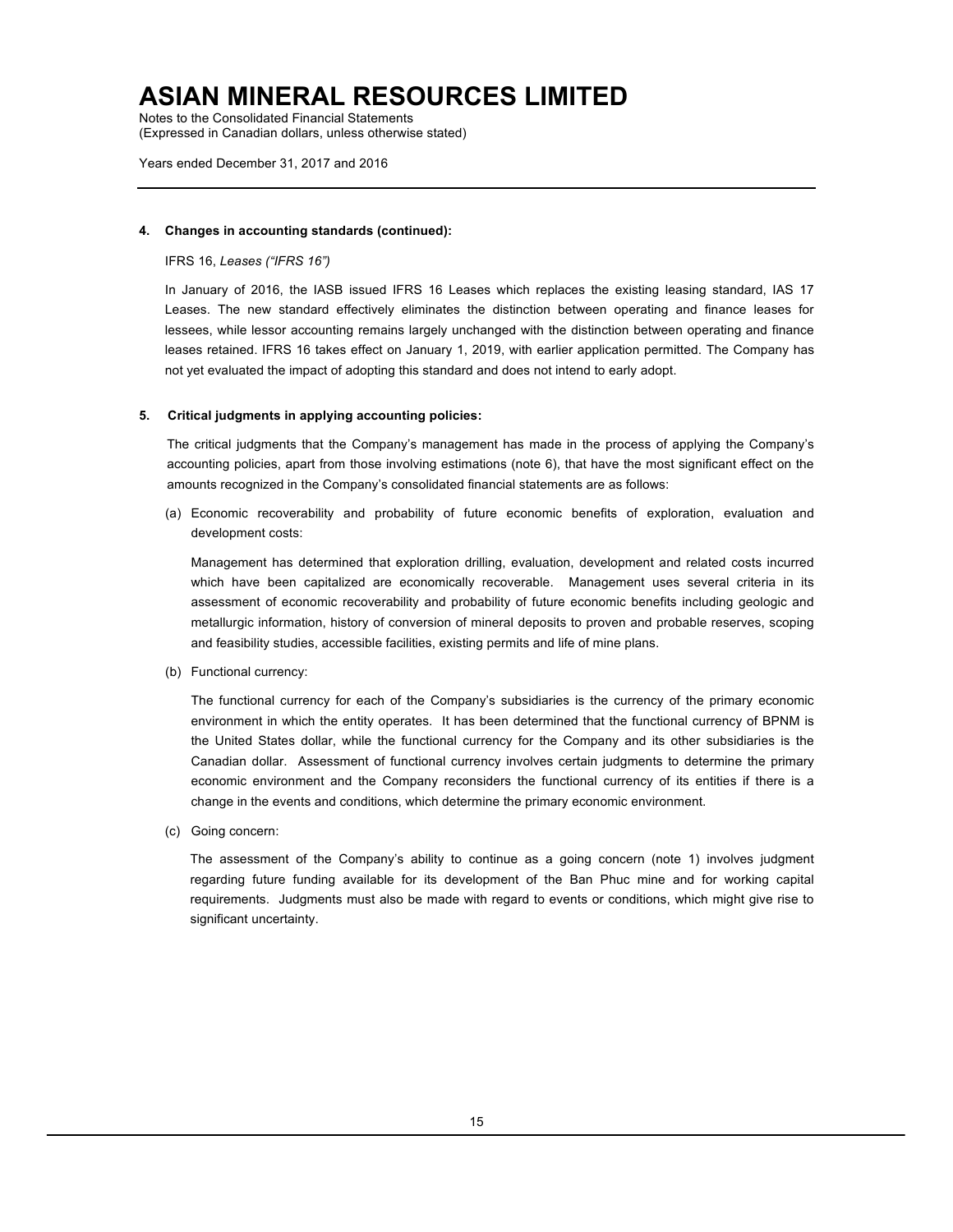Notes to the Consolidated Financial Statements (Expressed in Canadian dollars, unless otherwise stated)

Years ended December 31, 2017 and 2016

#### **. Key sources of estimation uncertainty:**

The preparation of the consolidated financial statements requires management to make estimates and assumptions of the effect of uncertain future events on the carrying amounts of the Company's assets and liabilities at the end of the reporting period. Actual results may differ from those estimates as the estimation process is inherently uncertain. Differences between the actual results and present estimates and assumptions have the potential to materially affect the Company's consolidated financial statements. Estimates are reviewed on an ongoing basis and are based on historical experience and other facts and circumstances. Revisions to estimates and the resulting effect on the carrying amounts of the Company's assets and liabilities are accounted for prospectively.

The significant assumptions about the future and other major sources of estimation uncertainty as at the end of the reporting period that may result in a material adjustment to the carrying amounts of the Company's assets and liabilities are as follows:

(a) Impairment of mineral properties, plant and equipment:

The Company considers both external and internal sources of information in assessing whether there are any indications that mineral properties, plant and equipment are impaired. External sources of information the Company considers include changes in the market, economic and legal environment in which the Company operates that are not within its control and affect the recoverable amount of mineral properties, plant and equipment. Internal sources include the manner in which mineral properties, plant and equipment are being used or are expected to be used, and indications of economic performance of the assets.

In determining the recoverable amounts of the Company's mineral properties, plant and equipment, the Company's management makes estimates of the discounted future after-tax cash flows expected to be derived from its mineral properties using an appropriate discount rate. Reductions in metal price forecasts, increases in estimated future costs of production, increases in estimated future non-expansionary capital expenditures, reductions in the amount of recoverable reserves, resources and exploration potential and/or adverse current economics can result in a write down of the carrying amounts of the Company's mineral properties, plant and equipment.

(b) Operating expenses and costing of work-in-progress inventory:

In determining operating expenses recognized in the consolidated statement of comprehensive income (loss), the Company's management makes estimates of quantities of ore on stockpiles and in process and the recoverable nickel in this material to determine the cost of finished goods sold during the year. Changes in these estimates can result in a change in operating expenses in future periods and carrying amounts of inventories.

(c) Estimated recoverable nickel tonnes and ore reserve tonnes:

The carrying amounts of the Company's mineral properties, plant and equipment are depleted based on recoverable nickel tonnes and ore reserve tonnes. Changes to estimates of recoverable nickel tonnes, ore reserve tonnes and depletable costs, including changes resulting from revisions to the Company's mine plans and changes in metals prices forecasts, can result in a change to future depletion rates and impairment analysis.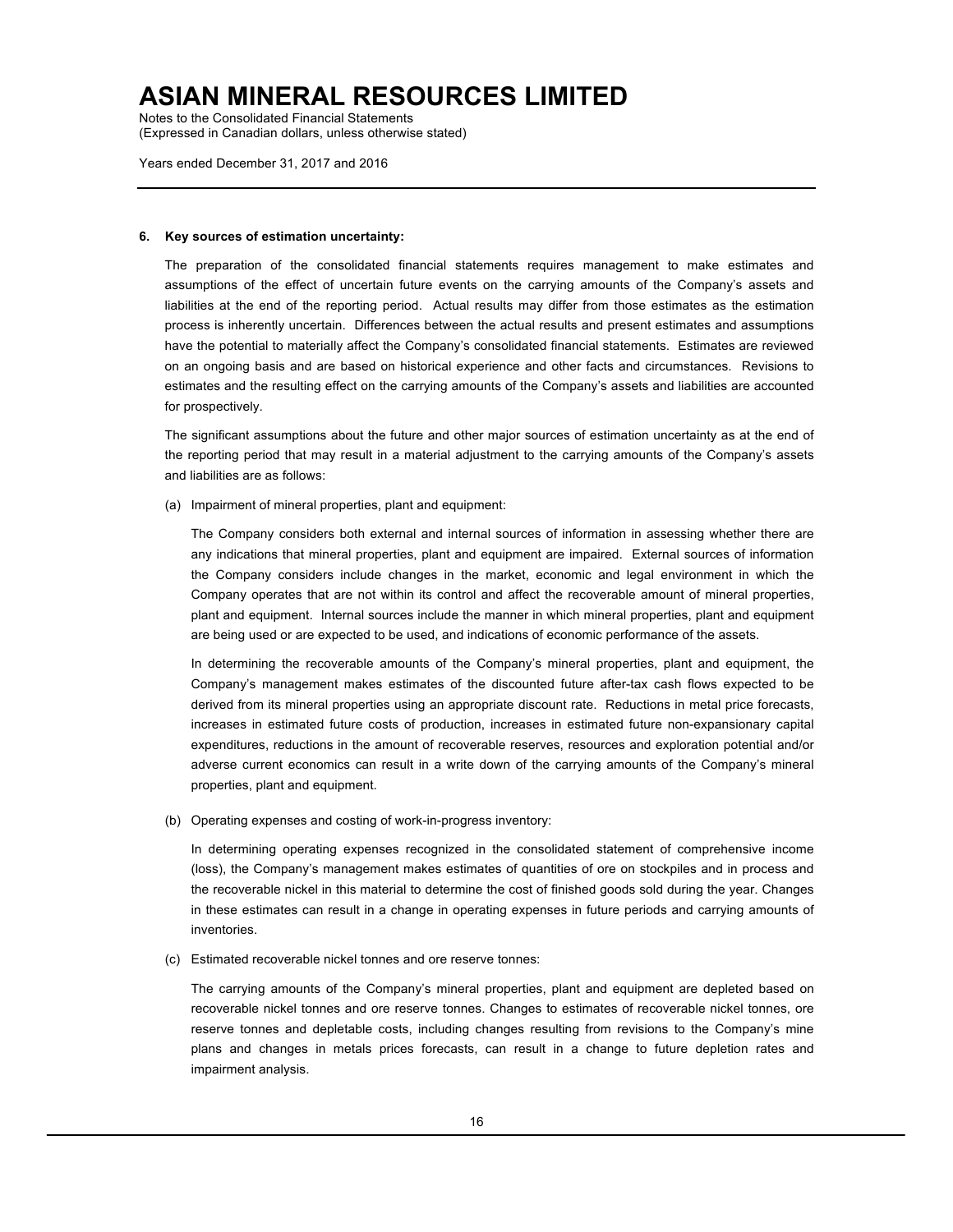Notes to the Consolidated Financial Statements (Expressed in Canadian dollars, unless otherwise stated)

Years ended December 31, 2017 and 2016

#### **6. Key sources of estimation uncertainty (continued):**

(d) Estimated mine closure and rehabilitation costs:

The Company's provision for mine closure and reclamation cost obligations represents management's best estimate of the present value of the future cash outflows required to settle the liability which reflects estimates of future costs, inflation, movements in foreign exchange rates and assumption of risks associated with the future cash outflows. Changes in the above factors can result in a change to the provision recognized by the Company.

Changes to the mine closure and rehabilitation cost obligations are recorded with a corresponding change to the carrying amounts of the related mineral properties, plant and equipment in the year identified. Adjustments to the carrying amounts of the related mineral properties, plant and equipment can result in a change to the future depletion expense.

(e) Income taxes and tax-related liabilities:

In assessing the probability of realizing income tax assets, management makes estimates related to expectations of future taxable income, applicable tax opportunities, expected timing of reversals of existing temporary differences and the likelihood that tax positions taken will be sustained upon examination by applicable tax authorities. In making its assessments, management gives additional weight to positive and negative evidence that can be objectively verified. Estimates for future taxable income are based on forecasted income from operations and the application of existing tax laws in each jurisdiction. Weight is attached to tax planning opportunities that are within the Company's control, feasible and can be implemented without significant obstacles. In assessing tax-related liabilities (note 10), the likelihood that tax positions taken will be sustained upon examination by applicable tax authorities is assessed based on individual facts and circumstances of the relevant tax position evaluated in light of all available evidence. Where applicable tax laws and regulations are either unclear or subject to ongoing varying interpretations, it is reasonably possible that changes in these estimates could occur, which may materially affect the amounts of tax-related liabilities recognized.

(f) Share-based compensation:

The Company includes an estimate of forfeitures, share price volatility, expected life of awards and risk-free interest rates in the calculation of the expense related to certain long-term employee incentive plans. These estimates are based on previous experience and may change throughout the life of an incentive plan. Such changes could impact the share-based compensation expense and share-based payments reserve.

(g) Provisional pricing contracts:

Nickel concentrate is invoiced when shipped and amounts recognized as revenue are based on the Company's assessment of the mineral content and grade, based on internal assays, of the concentrate shipments. Final assays determine the final payable ounces by the Company's customers. Therefore, there is significant estimation uncertainty surrounding the recognition of revenues based on preliminary assays. Any adjustments to revenue recognized based on final assays are accounted for prospectively.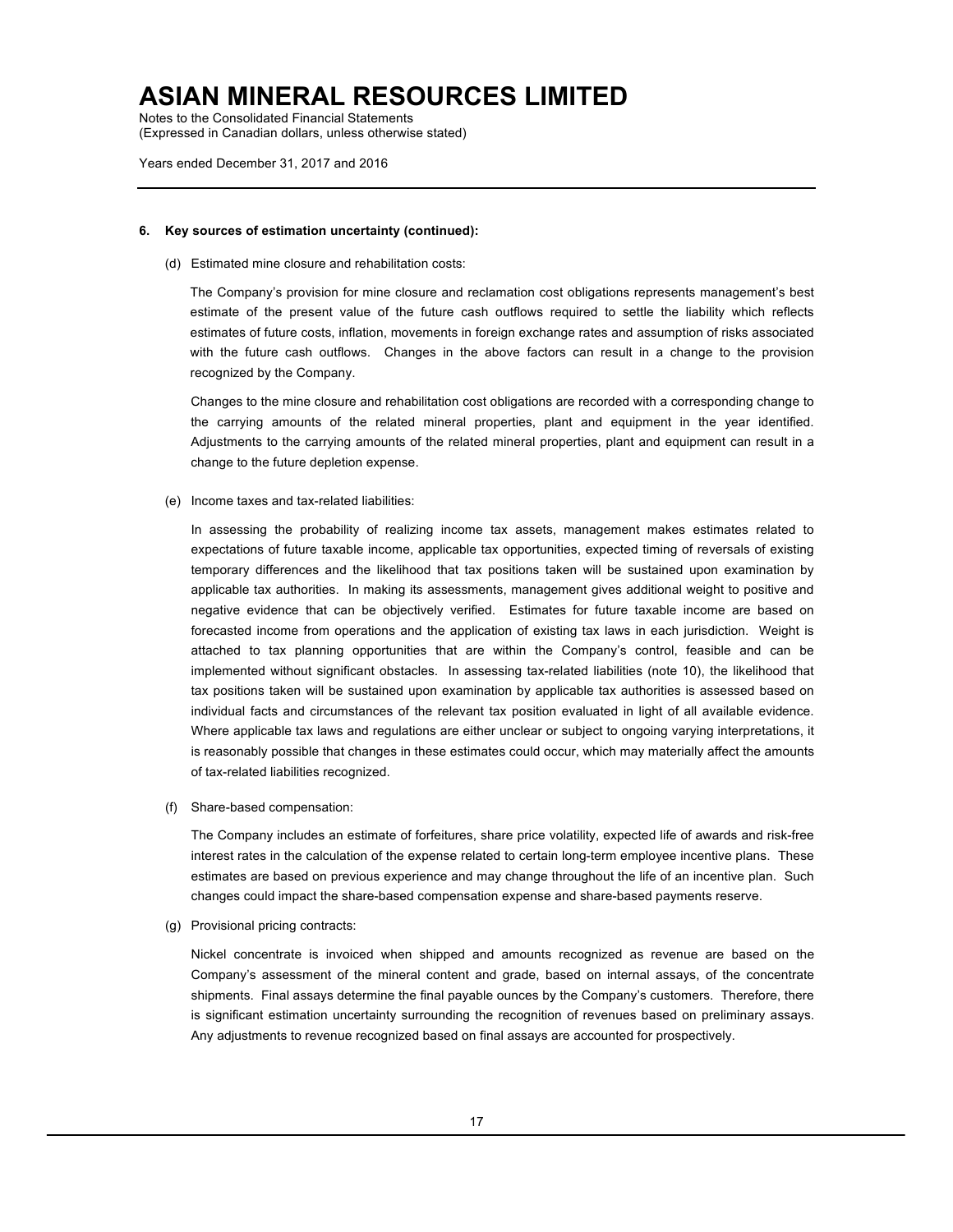Notes to the Consolidated Financial Statements (Expressed in Canadian dollars, unless otherwise stated)

Years ended December 31, 2017 and 2016

#### **. Accounts receivable and prepaid expenses:**

|                                                                                                                             |    | December 31.<br>2017                       |    | December 31,<br>2016                                  |
|-----------------------------------------------------------------------------------------------------------------------------|----|--------------------------------------------|----|-------------------------------------------------------|
| Trade receivables<br><b>GST</b> refundable<br>Export tax receivable<br>Other receivables<br>Allowance for doubtful accounts | \$ | 44,966<br>584,365<br>163,040<br>(111, 429) | S  | 587,794<br>53,193<br>625,399<br>308,809<br>(119, 253) |
|                                                                                                                             | S. | 680,942                                    | \$ | 1,455,942                                             |

The trade receivables at December 31, 2016 consisted of receivables from provisional nickel concentrate sales from the Ban Phuc mine which were settled in 2017. The fair value of trade receivables arising from concentrate sales that contain provisional pricing is determined using the appropriate quoted closing price per the London Metal Exchange for the particular metal. As such, these trade receivables, which meet the definition of an embedded derivative, were classified within Level 2 of the fair value hierarchy (see note 23).

The Company is in discussion with Vietnam customs departments with regard to a refund request in respect of export taxes. The customs value to determine the export tariff is the selling price of goods at the exporting checkpoint exclusive of international insurance costs and international freight costs. A provisional price is determined by customs at the time of export/import subject to adjustment once the final price of the goods is determined. An export tax receivable arises when the amount per the final invoice is less than the provisional invoice. Under the Company's off-take agreement for nickel concentrates, the price of nickel is determined based on the LME ("London Metal Bulletin") Cash Settlement Price as published in LME and the delivery terms are FOB ("free on board") load port in accordance with FOB Incoterms 2000. Ocean freight charges are the seller's obligation but are paid by the buyer and deducted from the amount payable in the provisional invoice for each shipment. In practice, the Company received the net amount for goods sold which is equal to the LME price less the ocean freight charges. Therefore, in the Company's view, the LME price comprised the ocean freight charges, which should be deducted to determine the price for export tax. It is the customs departments' view that the ocean freight charges should not be deducted in determining the applicable LME price.

The Company continues to work with relevant authorities on the related matter. Management strongly believes that the Company is capable of providing sufficient documents to support its position, however, if it fails to do so, the export tax receivables of \$584,365 as at December 31, 2017 would not be refunded. Moreover, there may be a possibility that the customs branch and department would request the Company to adjust the price for determining export tax with respect to all of the shipments of goods that were made by the Company. In such case, the additional export tax that could be payable is estimated at \$922,539.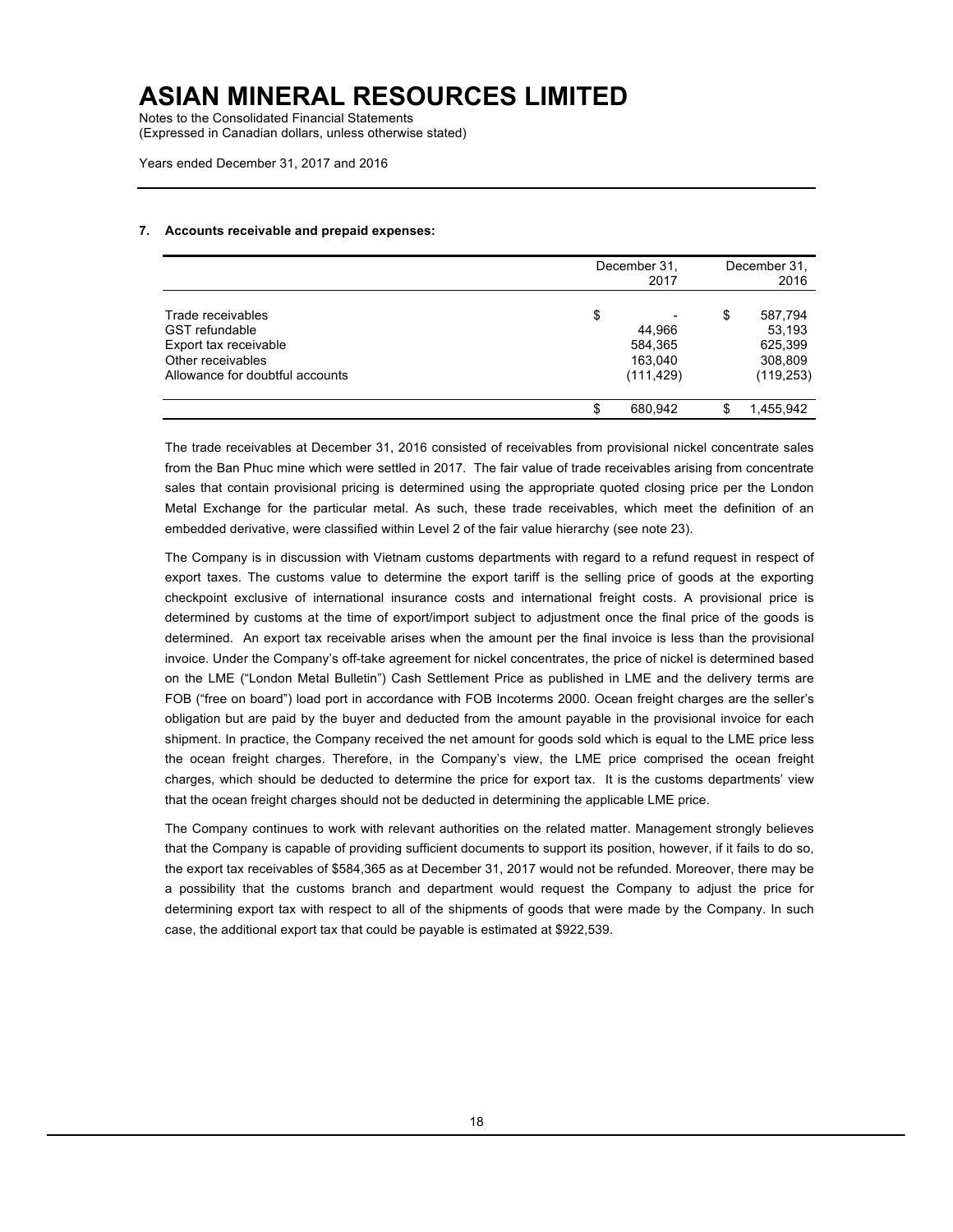Notes to the Consolidated Financial Statements (Expressed in Canadian dollars, unless otherwise stated)

Years ended December 31, 2017 and 2016

### **. Inventories:**

|                                   | December 31,<br>2017 |   | December 31,<br>2016 |
|-----------------------------------|----------------------|---|----------------------|
| Consumable materials and supplies | 314.234              | S | 332,758              |
|                                   | 314,234              | S | 332,758              |

During the year ended December 31, 2016, the Company recognized a write-down of consumable materials and supplies inventory to net realizable value of \$1.7 million. There was no further write-down in the current year.

### **. Property, plant and equipment:**

|                                 | Building, infrastructure | Furniture, office |                      |
|---------------------------------|--------------------------|-------------------|----------------------|
|                                 | mine, machinery, plant,  | equipment and     |                      |
|                                 | motor, vehicles          | intangible assets | Total                |
| Cost                            |                          |                   |                      |
| Balance at January 1, 2016      | \$<br>95,365,610         | \$<br>3,850,134   | \$<br>99,215,744     |
| Additions                       | 279,490                  |                   | 279,490              |
| Translation adjustment          | (422,763)                | (22, 247)         | (445,010)            |
| Balance at December 31, 2016    | 95,222,337               | 3,827,887         | 99,050,224           |
| Translation adjustment          | (1,019)                  | (374)             | (1, 393)             |
| Balance at December 31, 2017    | \$<br>95,221,318         | \$<br>3,827,513   | \$<br>99,048,831     |
| <b>Accumulated Depreciation</b> |                          |                   |                      |
| Balance at January 1, 2016      | \$<br>(85, 535, 017)     | \$<br>(3,329,834) | \$<br>(88, 864, 851) |
| Depreciation expense            | (9,657,122)              | (486,955)         | (10,144,077)         |
| Balance at December 31, 2016    | (95, 192, 139)           | (3,816,789)       | (99,008,928)         |
| Depreciation expense            | (29,179)                 | (10, 724)         | (39, 903)            |
| Balance at December 31, 2017    | \$<br>(95, 221, 318)     | \$<br>(3,827,513) | \$<br>(99,048,831)   |
| <b>Net Book Value</b>           |                          |                   |                      |
| Balance, December 31, 2016      | \$<br>30,198             | \$<br>11,098      | \$<br>41,296         |
| Balance, December 31, 2017      | \$                       | \$                | \$                   |

All property, plant and equipment were fully depreciated as of December 31, 2017.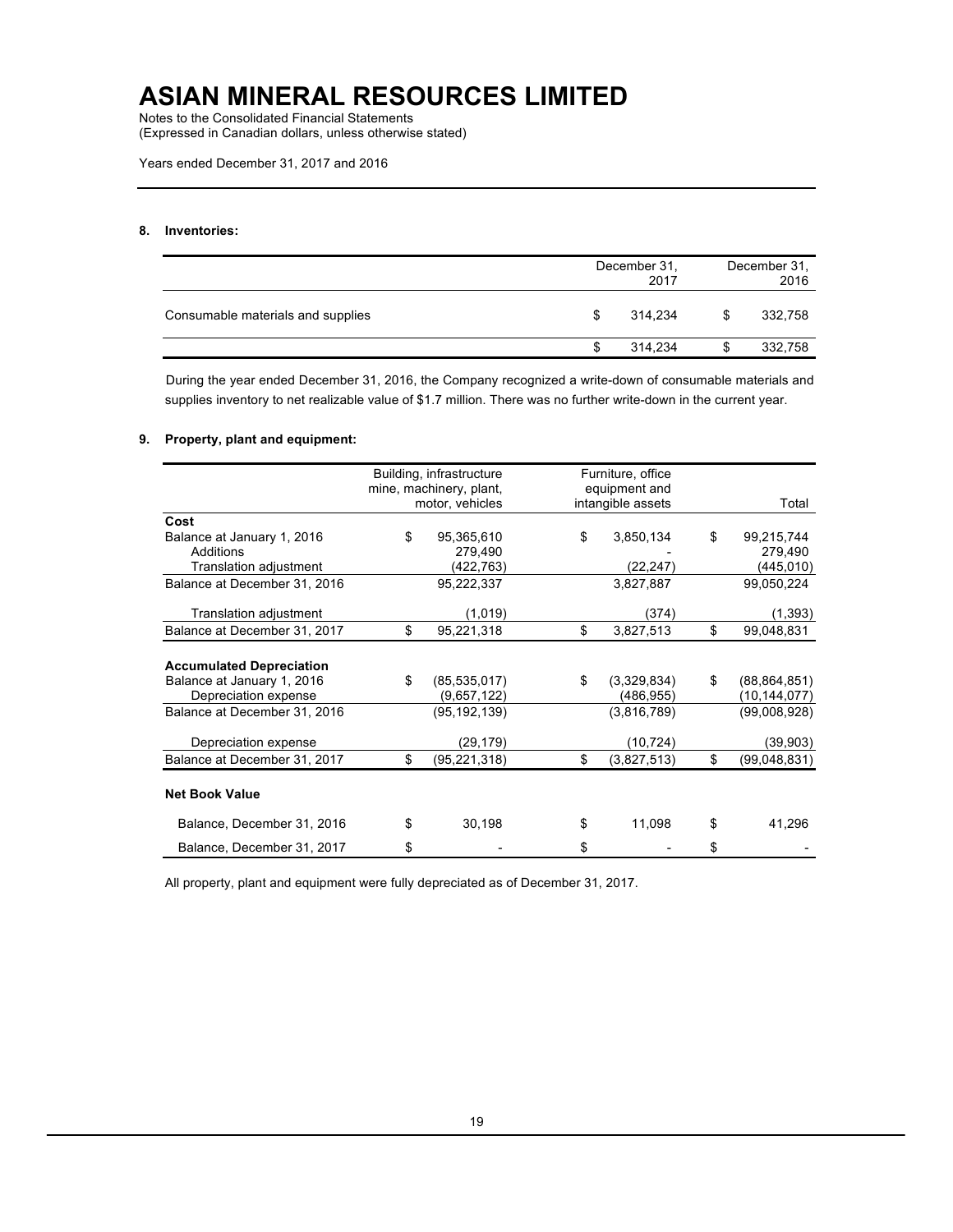Notes to the Consolidated Financial Statements (Expressed in Canadian dollars, unless otherwise stated)

Years ended December 31, 2017 and 2016

#### **10. Trade payables and accrued liabilities:**

|                                                                                                                                                                                 | December 31,<br>2017                                                                    |   | December 31.<br>2016                                                   |
|---------------------------------------------------------------------------------------------------------------------------------------------------------------------------------|-----------------------------------------------------------------------------------------|---|------------------------------------------------------------------------|
| Trade and other payables<br>Royalty tax<br>Environmental protection fee<br>Value-added tax<br>Personal income tax<br>Foreign contractor tax<br>Due to related parties (note 20) | \$<br>188.416<br>2,280,997<br>529,788<br>353.252<br>3,236,920<br>1,610,107<br>1.107.750 | S | 1,746,503<br>2.441.169<br>918,982<br>159,671<br>1,485,036<br>1,013,695 |
|                                                                                                                                                                                 | \$<br>9,307,230                                                                         | S | 7,765,056                                                              |

In March 2017, the General Department of Taxation ("GDT") conducted a tax audit at BPNM with regards to various types of taxes including value added tax, personal income tax, royalty tax, environmental protection fee, foreign contractor tax and corporate income tax for the period from 2010 to 2016. The Company had previously been audited for the period from 2010 to 2014 by the Son La Department of Taxation who had finalized its tax audit at the provincial level. Although the GDT has not issued any draft or official tax audit minutes, based on discussions with the GDT, the Company's management were notified of a number of matters, detailed as follows.

#### Royalty tax:

The royalty tax liabilities that remain outstanding as of December 31, 2017 were historically accrued based on the prescribed methodology as stipulated by the Son La People's Committee ("Son La'). In 2014 the Son La Department of Natural Resources determined the ratio applicable to the Company for converting the quantity of finished concentrate into gross ore mined upon which the royalty taxes are based should be 7:1. This ratio was based on early plant commissioning and operation during which low grade ore was processed resulting in an unreasonably high ratio. The Company has determined that the 7:1 ratio resulted in significantly higher estimates of ore mined compared with actual ore production and therefore significantly higher royalties. The Company estimates the excess royalties paid and/or accrued to be approximately \$4.4 million higher than if they had been based on the actual ore production. On January 31, 2018 the Company received an official letter from Son La which acknowledges the total quantity of gross ore mined and concentrate produced by the Company for the period from July 2013 to September 2016 reflecting an actual ratio of ore mined to concentrate of closer to 4:1. The Company strongly believes that such official letter serves as the key evidence to support the Company's method used in determining the actual quantity of ore which would ultimately result in a refund of a portion of royalties previously paid.

Both GDT and the Company share the view that the quantity of natural resource actually exploited (the "input" method") should be used for the royalty tax calculation. However, GDT and the Company do not agree on the definition of actually exploited resources. The GDT is of the view that exploited resources includes waste rock and soil in addition to processed ore which would increase the volumes subject to royalties. The Company has estimated that using the input method based on the GDT methodology the potential liability would be reduced from the amount currently accrued by approximately \$0.4 million. Given the ongoing discussions with the GDT and uncertainty in the final royalty determination, no reduction of the historical accrual has been recorded.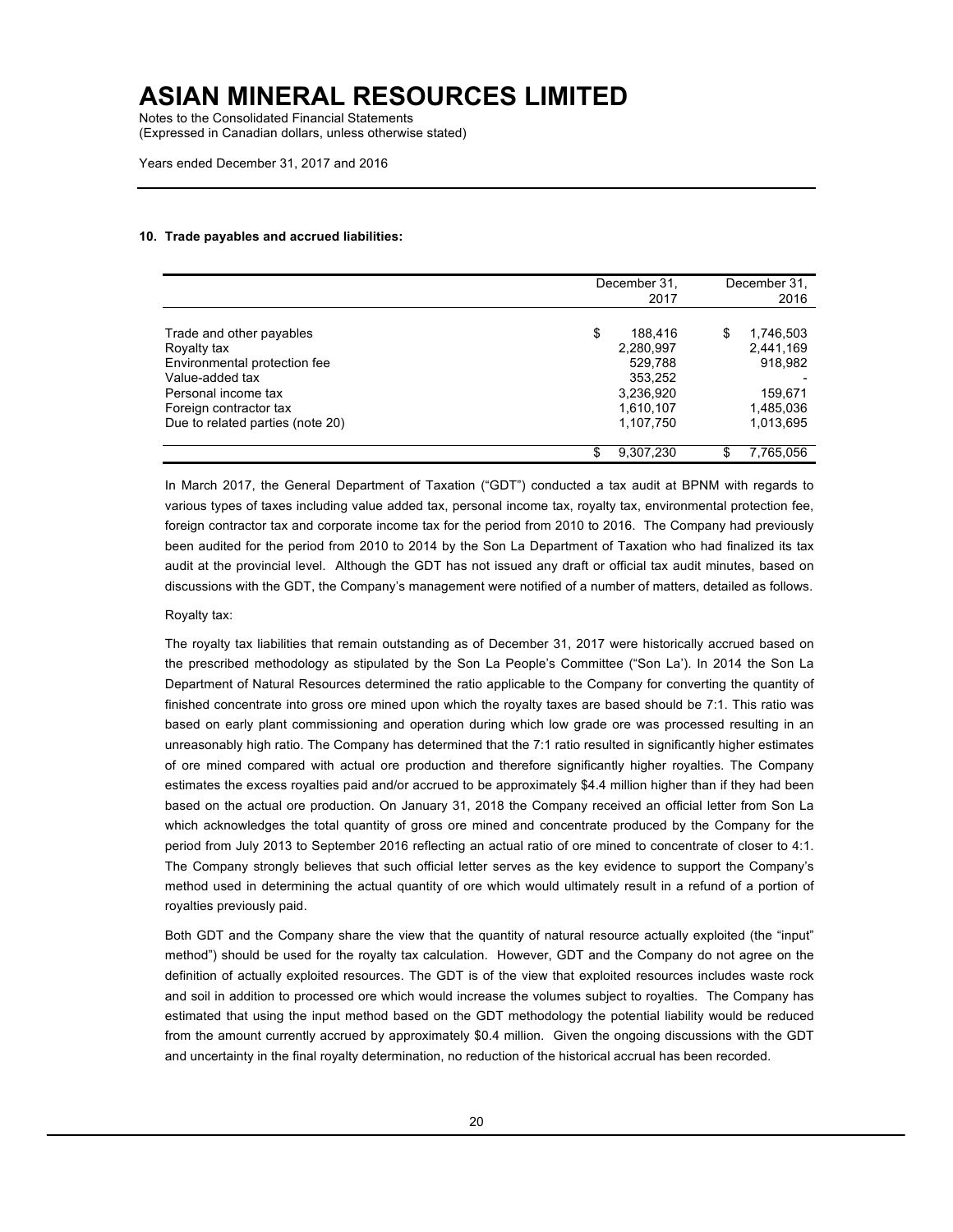Notes to the Consolidated Financial Statements (Expressed in Canadian dollars, unless otherwise stated)

Years ended December 31, 2017 and 2016

#### **10. Trade payables and accrued liabilities (continued):**

Environmental protection fee:

The environmental protection fee ('EPF') is applied at a rate based on either (1) actual exploited resources, or (2) for minerals which must be screened, sorted or enriched before sale, based on an estimated quantity of gross ore mined using a ratio for converting the quantity of finished mineral production. The Company historically accrued the EPF based on the first method as agreed with Son La using total exploited resources, including both ore mined and waste rock and soil, multiplied by the applicable EPF fee rate. The GDT is of the view that the Company should have used the second method since the mined ore is subject to further processing into concentrate. Using the GDT method based on the ratio of 7:1 determined by the Son La Department of Natural Resources, the Company estimates the additional potential liability could be as much as \$1.2 million higher. However based on the actual ratio of closer to 4:1 as noted above, the Company estimates a potential reduction in the liability of \$0.3 million. Given the ongoing discussions with the GDT and uncertainty in the final EPF determination, no adjustment to the historical accrual has been recorded.

#### Value-added tax:

The Company, through its Vietnam subsidiary pays value added tax (VAT) on the purchase and sale of goods and services at a rate of 5% and 10%. The Company's concentrate is a processed natural resource/mineral which is subject to VAT at an applicable tax rate of 0% VAT when exported. The net amount paid or payable is recoverable, but such recovery is subject to review and assessment by local tax authorities. During the year ended December 31, 2016, the Vietnamese Ministry of Finance amended the value-added tax law whereby an entity operating in the mineral industry would be entitled to a VAT refund if the ratio of its mining costs, (including power and other energy costs) to total production costs is under 51% based on 2015 audited figures. The Company determined that its ratio of mining costs to total production costs for 2015 was higher than the 51% threshold, therefore the Company did not recognized VAT receivables in respect of costs incurred subsequent to July 1, 2016.

The GDT had determined that the Company owes an amount of \$240,144 relating to refunds received during 2016 that it was not entitled to. The Company has therefore accrued this payable as at December 31, 2017 along with penalties and interest, estimated at \$48,029 and \$65,079 respectively.

#### Personal income tax:

Historically the Company applied remote area allowances for Hanoi-based employees and for staff employed for a period greater than five years who are not eligible for concessional personal income tax ("PIT") allowances in the declaration and payment of PIT. On the assumption that the expatriates who worked full time in Hanoi and travelled back and forth to the mine site were not subject to non-taxable remote area allowance, the GDT has determined that additional PIT estimated at \$1,996,603 is owing. Therefore the Company has accrued this amount at December 31, 2017. The associated potential penalties and interest are estimated at \$305,718 and \$836,767 respectively which have also been accrued. The Company is proposing the tax authority consider applying the remote allowance for the periods the expatriates actually worked at the mine site, however the GDT has not responded to this position.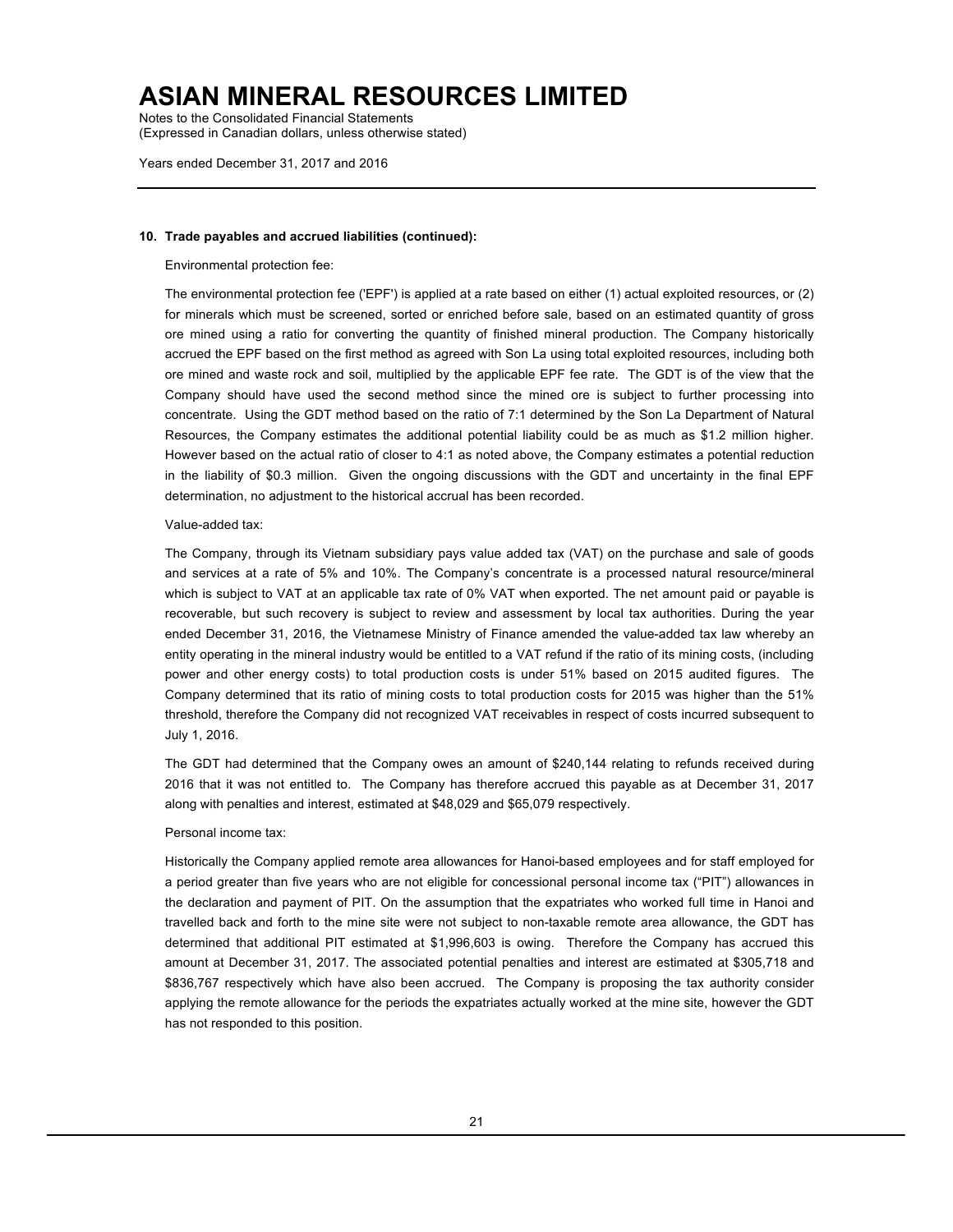Notes to the Consolidated Financial Statements (Expressed in Canadian dollars, unless otherwise stated)

Years ended December 31, 2017 and 2016

#### **11. Other current liabilities:**

Other current liabilities include final installments of the mining rights grant fees and afforestation which were payable in 2017, and installments of environment rehabilitation which are due and payable in 2018.

The Company had recorded a mining rights grant fee for the right to exploit minerals at Ban Phuc, based on reserve tonnes, as outlined in Mineral Law 2010, Decree 15 and 203 issued by the Vietnamese government and Decision 288 issued by MONRE. On February 6, 2015, the Company received Decision No. 288/QD-BTNMT issued by the MONRE to amend the contents specified in the Mineral Mining License (the "Decision"). In the Decision, the mining rights grant fee was revised to \$2.9 million and payable in annual installments. As at December 31, 2017 an amount of \$801,120 was due and payable.

### **12. Provision for closure and rehabilitation:**

Based on the Environmental Impact Assessment ("EIA"), and Environment Resettlement and Rehabilitation Program ("ERRP"), as previously submitted to the authorities for the Ban Phuc project, the MONRE provides confirmation of the estimate for closure and rehabilitation. On this basis these consolidated financial statements reflect a provision for site closure and rehabilitation as at December 31, 2017 in the amount of \$406,904 (December 31, 2016 - \$436,549). As of December 31, 2017, the Company has deposited with MONRE \$344,057 (2015 - \$336,843) as an advance deposit for future closure and rehabilitation expenditures.

### **13. Other non-current liabilities:**

|                      |    | December 31.<br>2017 |   | December 31,<br>2016 |
|----------------------|----|----------------------|---|----------------------|
| Other<br>Coxama loan | \$ | 688,544<br>555,639   | S | 525,066<br>594,656   |
|                      | S  | 1,244,183            |   | 1,119,722            |

Other non-current liabilities include statutory redundant allowances for currently retained national employees of the Ban Phuc project which will become payable should the Ban Phuc project be permanently closed and a longterm liability to Son La Mechanical Engineering Joint Stock Company ("Coxama"), the minority interest in BPNM, for initial capital contributed to the BPNM project.

### **14. Share capital:**

### (a) Authorized:

The Company's share capital consists of an unlimited number of common shares without par value.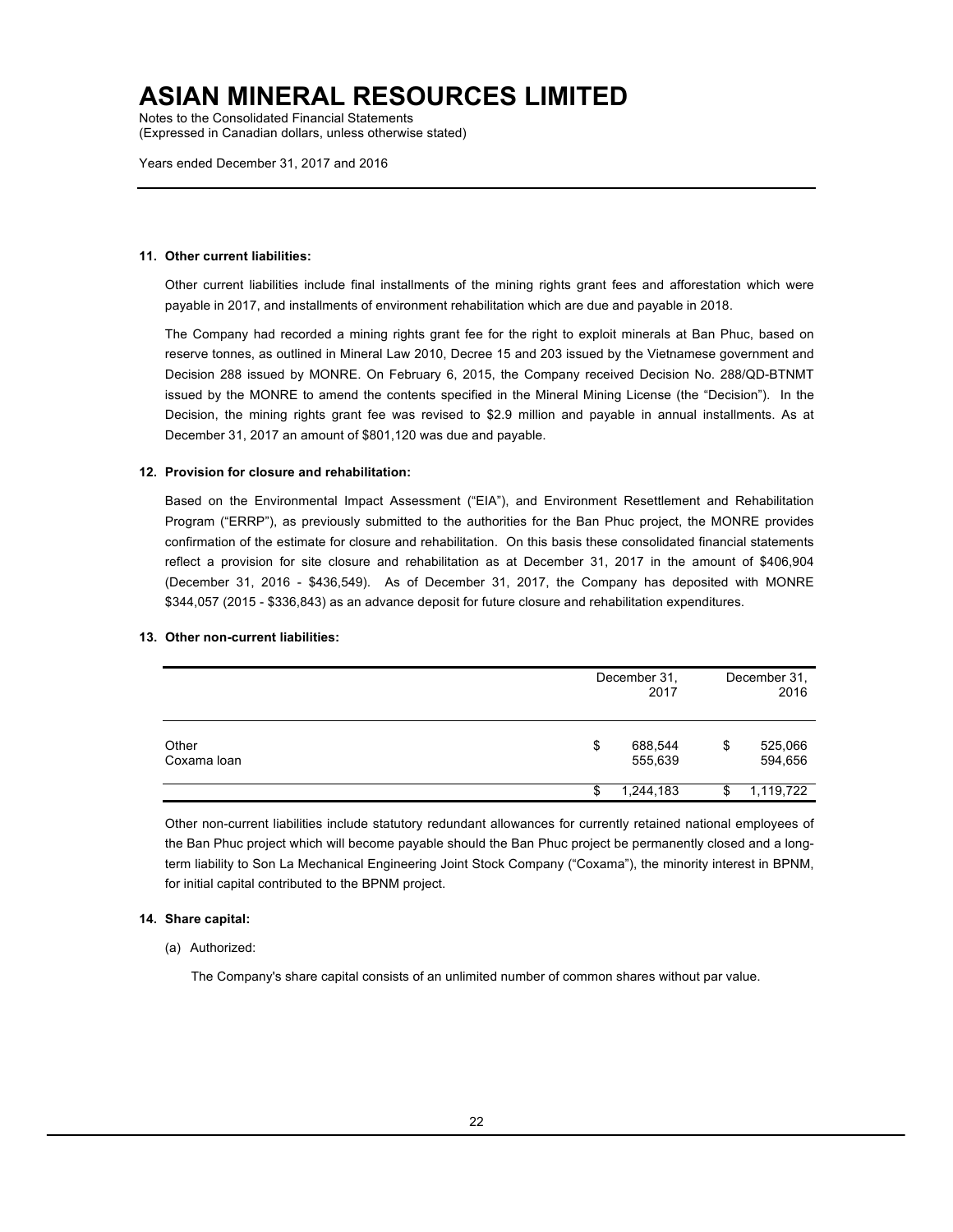Notes to the Consolidated Financial Statements (Expressed in Canadian dollars, unless otherwise stated)

Years ended December 31, 2017 and 2016

#### **14. Share capital (continued):**

(b) Issued and outstanding:

|                                                                                    | Number      |                   |
|------------------------------------------------------------------------------------|-------------|-------------------|
|                                                                                    | of shares   | Amount            |
| Balance, January 1, 2016                                                           | 779,545,041 | \$128,264,065     |
| Issued during the year:<br>Shares issued in lieu of directors fees (note 14(c)(i)) | 9.375.800   | 468.790           |
| Balance, December 31, 2016                                                         | 788.920.841 | 128.732.855       |
| Issued during the year:<br>Shares issued in lieu of bonuses (note 14(c)(i))        | 7.000.000   | 140.000           |
| Balance, December 31, 2017                                                         | 795,920,841 | 128.872.855<br>S. |

#### (c) Share-based compensation:

(i) Common shares:

A total of 7,000,000 common shares of the Corporation were issued in the fourth quarter of 2017 to a senior executive as part of his employment contract. Executive compensation in the amount of \$140,000 has been recorded representing the value of the shares issued. During 2016, the Company issued 9,375,800 common shares in payment of \$468,790 in bonuses that had been accrued during 2015.

(ii) Common share options:

The Company grants share purchase options pursuant to the policies of the TSX-Venture Exchange with respect to eligible persons, exercise price, maximum term, vesting, maximum options per person and termination of eligible person status. The purpose of the share purchase options is to retain and motivate management, staff, consultants and other qualified individuals by providing them with the opportunity, through share options, to acquire a proprietary interest in the Company and benefit from its growth.

The Company granted options during the 2017 second quarter to one of its senior employees as follows: i) fifteen million options exercisable at \$0.05 per share; ii) fifteen million options exercisable at \$0.075 per share; and iii) fifteen million options exercisable at \$0.10 per share. The share options have a five-year term and shall vest in equal instalments of five million options for each tranche ((i), (ii) and (iii) above) on September 22, 2017, March 22, 2018 and September 22, 2018. Any shares issued on exercise of these options shall be subject to a hold period of twelve months from the date of issuance.

The fair value of options granted totaling \$570,500 was estimated using the Black-Scholes Option Pricing model assuming a range of risk-free interest rates averaging 0.91% and expected volatilities of 242%, an expected dividend rate of nil and an expected life of five years.

During the year ended December 31, 2017, \$375,881 vesting of share options to directors and employees was recorded as share-based compensation expense (December 31, 2016: Nil).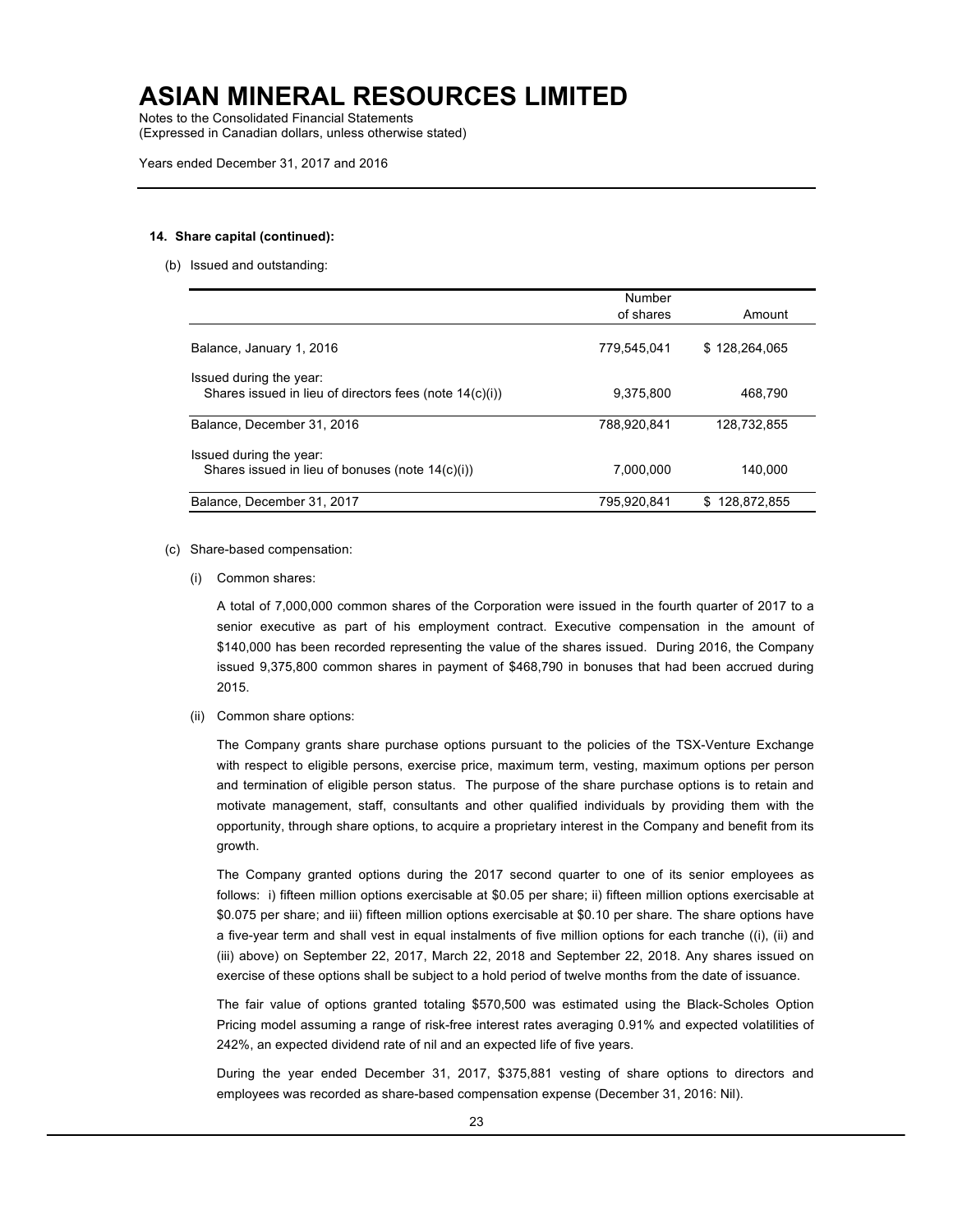Notes to the Consolidated Financial Statements (Expressed in Canadian dollars, unless otherwise stated)

Years ended December 31, 2017 and 2016

#### **14. Share capital (continued):**

The continuity of outstanding share purchase options for the year ended December 31, 2017 is as follows:

|                                         |          | <b>Balance</b> |            |           | Expired/    | <b>Balance</b> |
|-----------------------------------------|----------|----------------|------------|-----------|-------------|----------------|
|                                         | Exercise | December 31,   |            |           | cancelled/  | December 31,   |
| Expiry dates                            | prices   | 2016           | Granted    | Exercised | forfeited   | 2017           |
|                                         |          |                |            |           |             |                |
| July 17, 2017                           | \$0.10   | 4,007,517      |            |           | (4,007,517) |                |
| November 16, 2017                       | \$0.10   | 900.000        |            |           | (900,000)   |                |
| August 23, 2018                         | \$0.05   | 400.000        |            |           |             | 400.000        |
| October 23, 2018                        | \$0.05   | 2,713,308      |            |           |             | 2,713,308      |
| February 1, 2019                        | \$0.08   | 2,536,682      |            | ٠         |             | 2,536,682      |
| August 22, 2019                         | \$0.05   | 2.000.000      |            |           |             | 2.000.000      |
| November 5, 2019                        | \$0.05   | 1,740,777      |            |           |             | 1,740,777      |
| October 2, 2020                         | \$0.05   | 7,000,000      |            | ٠         |             | 7,000,000      |
| April 5, 2022                           | \$0.05   |                | 15,000,000 |           |             | 15,000,000     |
| April 5, 2022                           | \$0.08   |                | 15,000,000 |           |             | 15,000,000     |
| April 5, 2022                           | \$0.10   |                | 15,000,000 |           |             | 15,000,000     |
|                                         |          | 21,298,284     | 45.000.000 |           | (4,907,517) | 61,390,767     |
|                                         |          |                |            |           |             |                |
| Weighted average exercise price         |          | \$0.07         | \$0.08     |           | \$0.10      | \$0.07         |
| Weighted average remaining life (years) |          | 2.36           | 4.25       |           |             | 3.63           |

The continuity of outstanding share purchase options for the year ended December 31, 2016 is as follows:

|                                         | Exercise | <b>Balance</b><br>December 31, |         |           | Expired/<br>cancelled/ | Balance<br>December 31, |
|-----------------------------------------|----------|--------------------------------|---------|-----------|------------------------|-------------------------|
| Expiry dates                            | prices   | 2015                           | Granted | Exercised | forfeited              | 2016                    |
|                                         |          |                                |         |           |                        |                         |
| July 17, 2017                           | \$0.10   | 4,007,517                      |         |           |                        | 4,007,517               |
| November 16, 2017                       | \$0.10   | 1,600,000                      |         | ۰         | (700,000)              | 900,000                 |
| August 23, 2018                         | \$0.05   | 1.100.000                      |         | ۰         | (700,000)              | 400.000                 |
| October 23, 2018                        | \$0.05   | 2.713.308                      |         | ۰         |                        | 2,713,308               |
| February 1, 2019                        | \$0.08   | 2,536,682                      |         |           |                        | 2,536,682               |
| August 22, 2019                         | \$0.05   | 2,000,000                      |         |           |                        | 2,000,000               |
| November 5, 2019                        | \$0.05   | 1,740,777                      |         | ٠         | ٠                      | 1,740,777               |
| October 2, 2020                         | \$0.05   | 7.000.000                      |         | ۰         | ۰                      | 7,000,000               |
|                                         |          |                                |         |           |                        |                         |
|                                         |          | 22,698,284                     |         |           | (1,400,000)            | 21,298,284              |
|                                         |          |                                |         |           |                        |                         |
| Weighted average exercise price         |          | \$0.07                         |         |           | \$0.08                 | \$0.07                  |
|                                         |          |                                |         |           |                        |                         |
| Weighted average remaining life (years) |          | 3.30                           |         |           |                        | 2.36                    |

As at December 31, 2017, 31,390,767 share purchase options were exercisable (2016: 21,298,284 options). These options have a weighted average exercise price of \$0.07 (2016: \$0.07).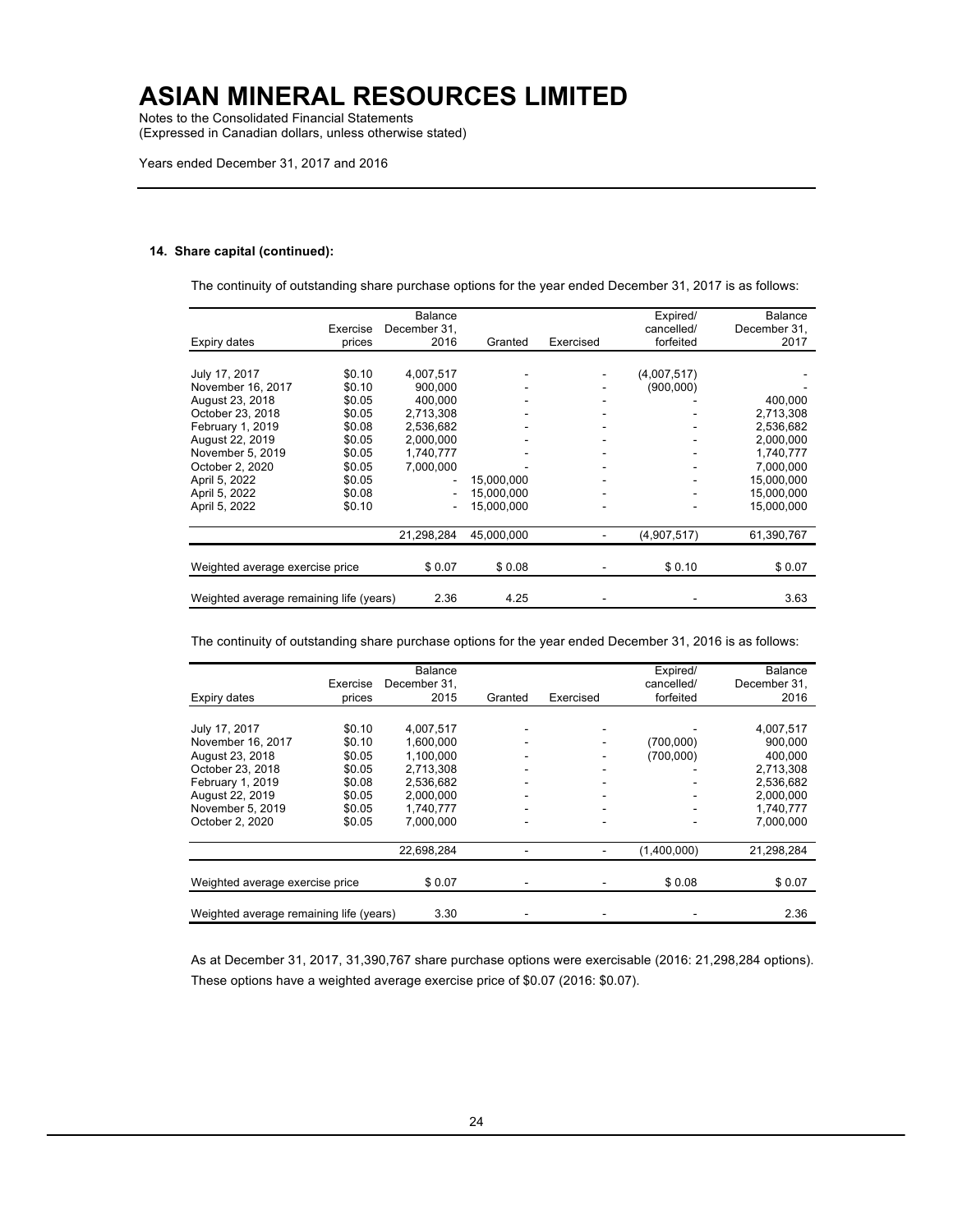Notes to the Consolidated Financial Statements (Expressed in Canadian dollars, unless otherwise stated)

Years ended December 31, 2017 and 2016

### **14. Share capital (continued):**

(d) Share purchase warrants:

The continuity of outstanding share purchase warrants for the year ended December 31, 2017 is as follows:

| Expiry dates                            | Exercise<br>prices | Balance<br>December 31,<br>2016 | Granted | Exercised | Expired<br>cancelled | Balance<br>December 31,<br>2017 |
|-----------------------------------------|--------------------|---------------------------------|---------|-----------|----------------------|---------------------------------|
| May 25, 2017                            | \$0.10             | 54,166,667                      |         | ۰         | (54, 166, 667)       |                                 |
| Weighted average exercise price         |                    | \$0.10                          | ۰       | -         | -                    |                                 |
| Weighted average remaining life (years) |                    | 1.40                            | ۰       | ۰         | -                    |                                 |

The continuity of outstanding share purchase warrants for the year ended December 31, 2016 is as follows:

| Expiry dates                            | Exercise<br>prices | <b>Balance</b><br>December 31,<br>2015 | Granted | Exercised | Expired<br>cancelled | Balance<br>December 31,<br>2016 |
|-----------------------------------------|--------------------|----------------------------------------|---------|-----------|----------------------|---------------------------------|
| May 25, 2017                            | \$0.10             | 54,166,667                             |         | -         | -                    | 54,166,667                      |
| Weighted average exercise price         |                    | \$0.10                                 |         | -         | -                    | \$0.10                          |
| Weighted average remaining life (years) |                    | 1.40                                   | ۰       | -         | -                    | 0.40                            |

#### (e) Earnings per share ("EPS"):

The earnings and weighted average number of outstanding shares used in the calculation of basic and diluted earnings per share are as follows:

|                                                                                         |             | December 31<br>2017 | December 31<br>2016 |                |
|-----------------------------------------------------------------------------------------|-------------|---------------------|---------------------|----------------|
|                                                                                         |             |                     |                     |                |
| Net loss used in the calculation of basic EPS                                           | S           | (7,376,999)         |                     | \$(12,707,486) |
| Weighted average number of outstanding shares for the<br>purpose of basic EPS           | 789,189,335 |                     | 786,589,700         |                |
| Weighted average number of outstanding shares used in the<br>calculation of diluted EPS | 789,189,335 |                     |                     | 786,589,700    |
| Basic earnings (loss) per share                                                         | \$          | (0.01)              | \$                  | (0.02)         |
| Diluted earnings (loss) per share                                                       | \$          | (0.01)              | \$                  | (0.02)         |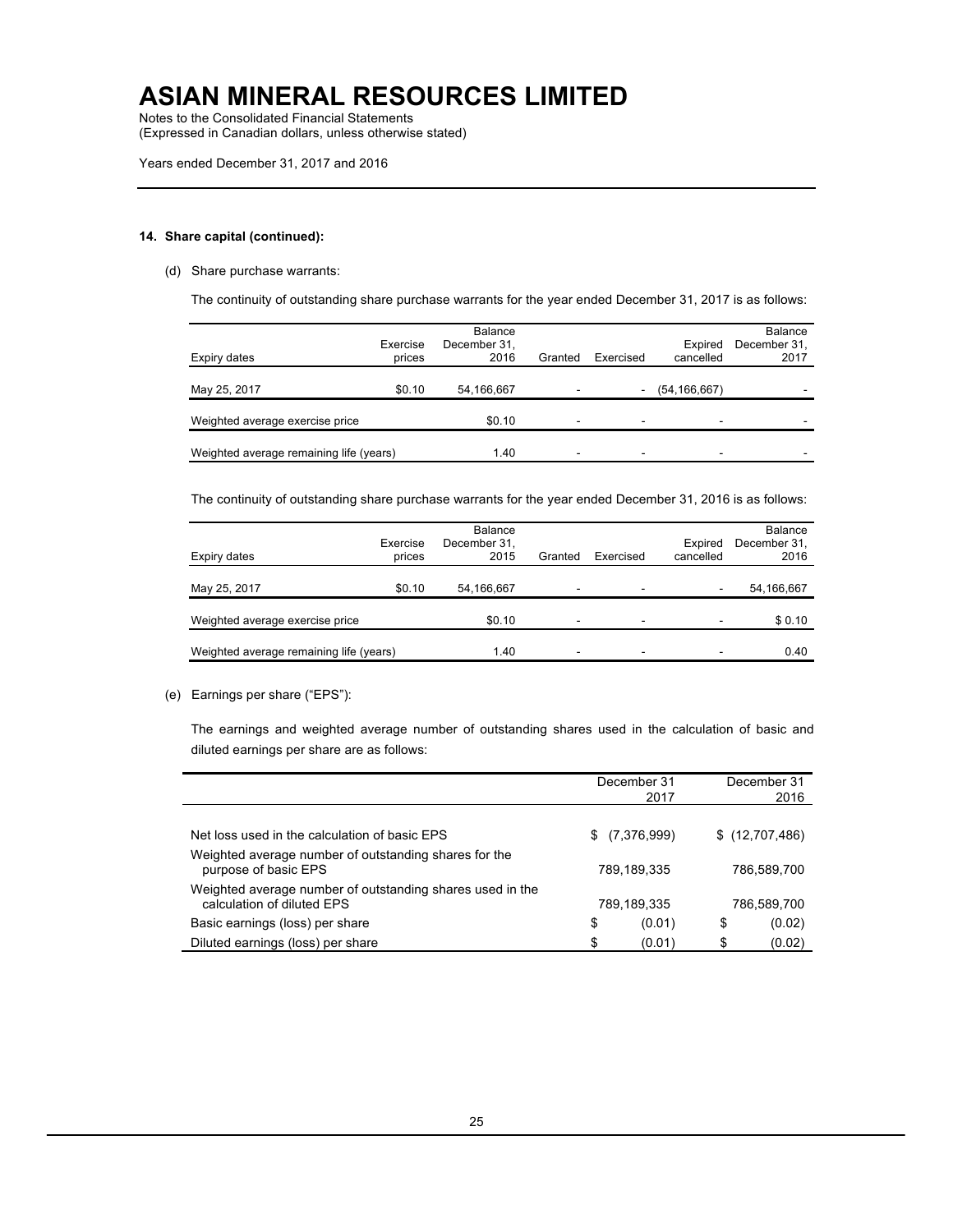Notes to the Consolidated Financial Statements (Expressed in Canadian dollars, unless otherwise stated)

Years ended December 31, 2017 and 2016

#### **15. Revenue:**

|                                        |   | 2017                  |    | 2016                      |
|----------------------------------------|---|-----------------------|----|---------------------------|
| Nickel concentrate sales<br>Export tax | S | 671,159<br>(134, 232) | S. | 48,294,006<br>(9,074,512) |
|                                        | S | 536,927               |    | \$ 39,219,494             |

#### **16. Production costs:**

|                                                              |   | 2017 | 2016            |
|--------------------------------------------------------------|---|------|-----------------|
| Mine production costs                                        | S |      | 13,657,075<br>S |
| Processing costs                                             |   |      | 3,884,108       |
| Maintenance, health, safety and environmental                |   |      | 3.544.009       |
| Changes in inventories of finished goods and work in process |   |      | 3,618,590       |
| Production costs                                             |   |      | 24,703,782      |
| Depreciation and amortization                                |   |      | 10,032,856      |
|                                                              |   |      |                 |
|                                                              |   |      | 34,736,638      |

#### **17. Care and maintenance costs:**

|                                 |    | 2017    |    | 2016                     |
|---------------------------------|----|---------|----|--------------------------|
| Site, camp administrative costs | \$ | 626,905 | \$ | $\overline{\phantom{0}}$ |
| Plant costs                     |    | 89,932  |    | $\overline{\phantom{0}}$ |
| Other costs                     |    | 52.938  |    | $\overline{\phantom{a}}$ |
|                                 | S  | 769,775 | S  | $\overline{\phantom{0}}$ |

### **18. General and administrative expenses:**

|                                                     |   | 2017      |   | 2016      |
|-----------------------------------------------------|---|-----------|---|-----------|
|                                                     |   |           |   |           |
| Salaries, wages and benefits                        | S | 1.729.557 | S | 2,121,331 |
| Taxes and fees                                      |   | 2,238,779 |   | 1,026,813 |
| Professional and regulatory                         |   | 596.610   |   | 2,330,628 |
| Insurance                                           |   | 102,275   |   | 285,561   |
| Travel                                              |   | 105,541   |   | 205,372   |
| Office, administrative and share-based compensation |   | 847.847   |   | 530,884   |
|                                                     |   | 5,620,609 |   | 6,500,589 |

Included in taxes and fees is \$2,236,747 relating to re-assessment of taxes on VAT and personal income tax. Refer to note 10 for further detail.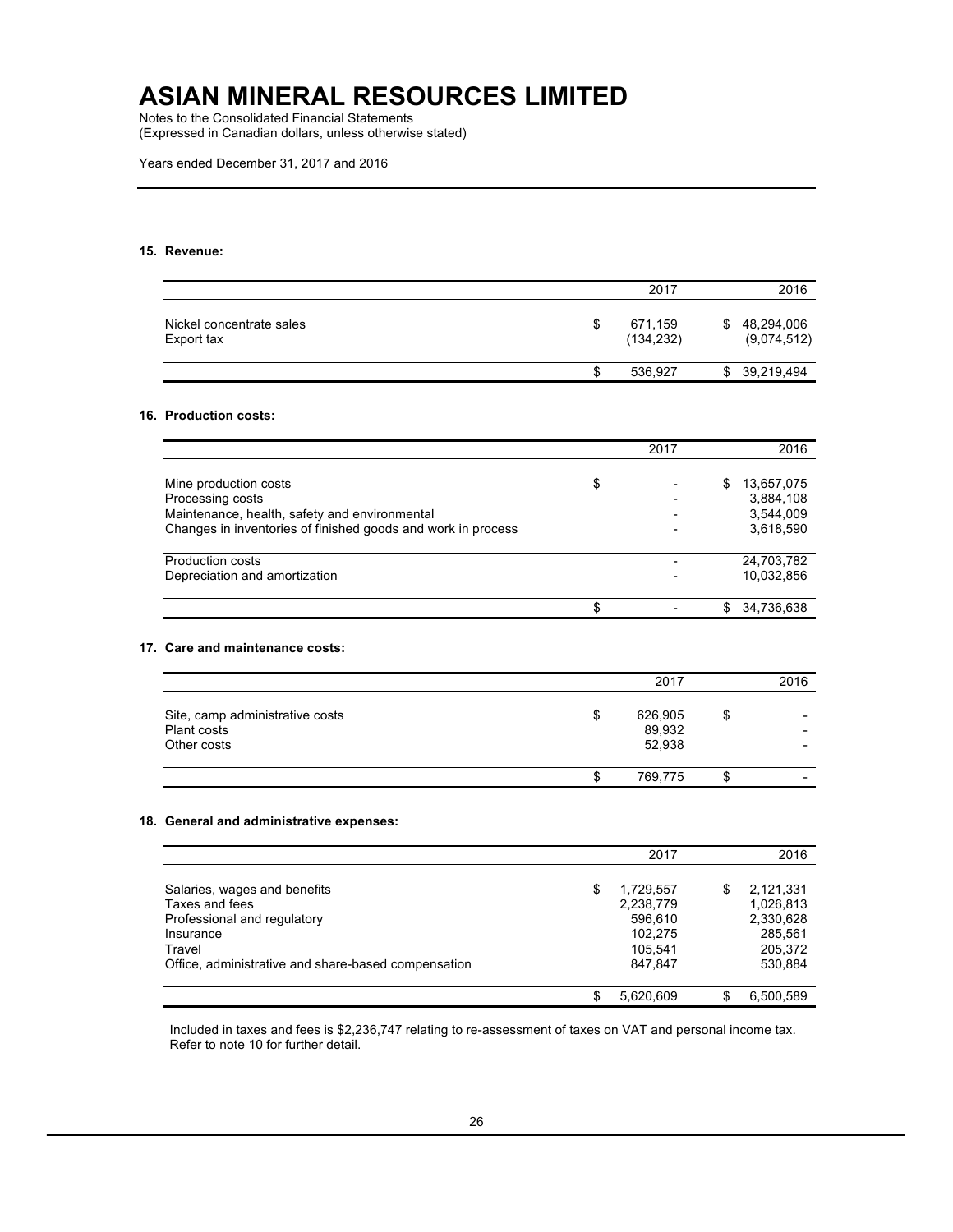Notes to the Consolidated Financial Statements (Expressed in Canadian dollars, unless otherwise stated)

Years ended December 31, 2017 and 2016

#### **19. Finance expense:**

|                                                                     | 2017                 |   | 2016              |
|---------------------------------------------------------------------|----------------------|---|-------------------|
| Foreign contractor tax on interest expense<br>Other finance expense | 238.214<br>1.404.392 | S | 202,305<br>84,316 |
|                                                                     | 1.642.606            |   | 286,621           |

Included in other finance expense is interest and penalties of \$1,255,593 relating to additional taxes on VAT and personal income tax. Refer to note 10 for further detail.

#### **20. Related party transactions:**

(a) Balances payable:

The amounts due to related parties and included in accounts payable, are non-interest bearing, unsecured and due on demand, and comprise the following:

|                                                                                  |   | 2017                        |   | 2016               |
|----------------------------------------------------------------------------------|---|-----------------------------|---|--------------------|
| Due to directors<br>Due to executive officers<br>Due to Pala Investments Limited | S | 364,690<br>7.119<br>735.941 | S | 398,765<br>614,930 |
|                                                                                  |   | 1,107,750                   |   | 1,013,695          |

#### (b) Shares issued as compensation:

A total of 7,000,000 common shares of the Corporation were issued in the fourth quarter of 2017 to a senior executive as part of his employment contract. Executive compensation in the amount of \$140,000 has been recorded representing the value of the shares issued. During the year ended December 31, 2015, in lieu of a cash bonus, the Company issued certain executive officers a share bonus. The total compensation expense portion recognized in general and administrative expenses was \$468,790, recognized in 2015 and paid in April 2016 by way of common shares of the Company in lieu of cash.

### (c) Key management personnel:

Key management personnel includes the salaries and consulting fees paid and accrued to the Company's senior officers and directors as follows:

|                                                                                                      |   | 2017                          |   | 2016               |
|------------------------------------------------------------------------------------------------------|---|-------------------------------|---|--------------------|
| Salary and consulting fees<br>Directors' fees<br>Share-based payments, directors and senior officers | S | 577.406<br>157,468<br>515.881 | S | 876.727<br>398.765 |
|                                                                                                      |   | 1,250,755                     |   | 1,275,492          |

Share-based payments comprise the grant of share options to directors and employees, and the issuance of common shares to certain directors, in lieu of cash payment for director fees.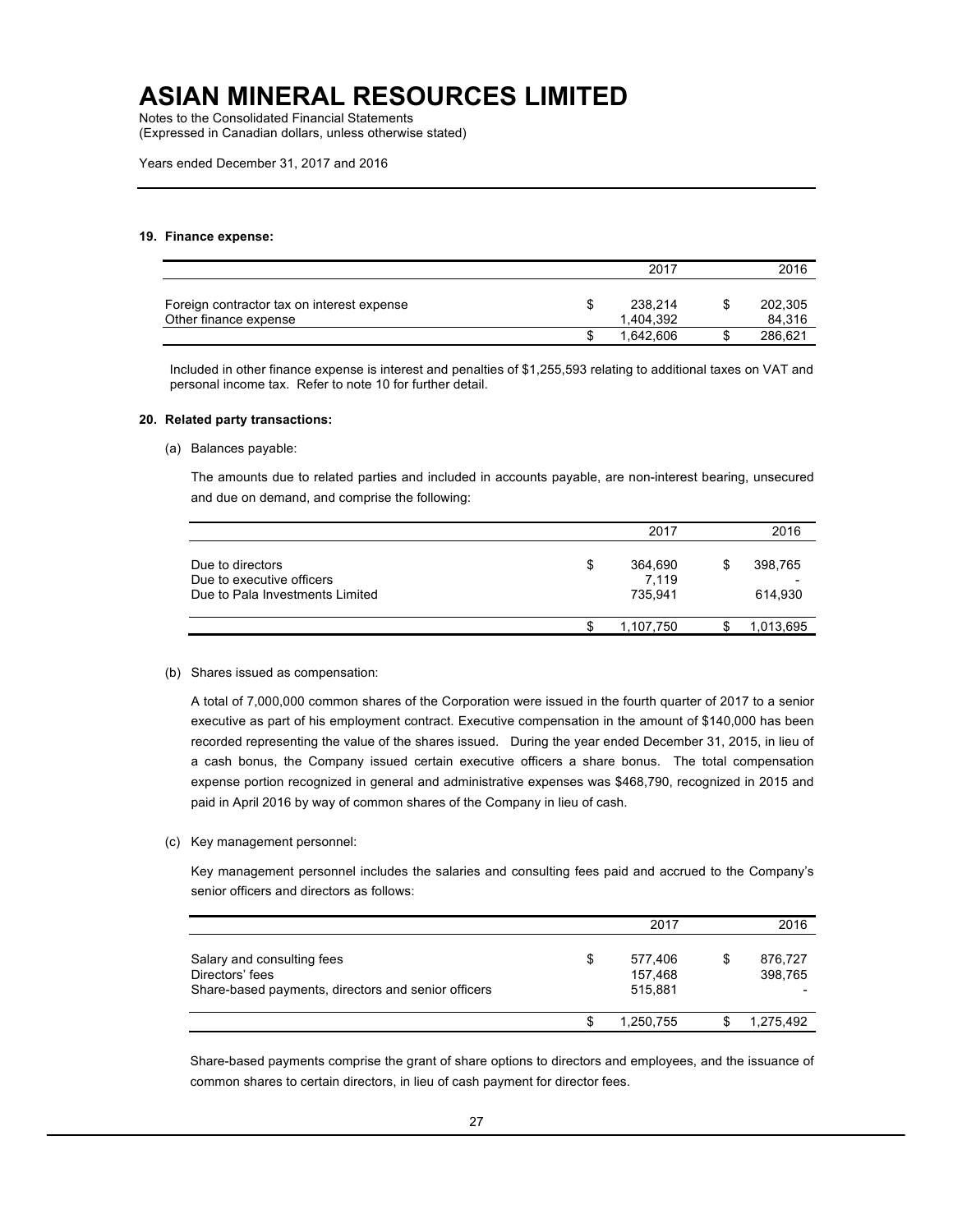Notes to the Consolidated Financial Statements (Expressed in Canadian dollars, unless otherwise stated)

Years ended December 31, 2017 and 2016

#### **20. Related party transactions (continued):**

(d) Pala Investments Limited:

During 2012, as a result of a series of equity transactions, Pala Investments Limited ("Pala") became a controlling shareholder of the Company. On March 28, 2013, Pala purchased 158,845,081 common shares of the Company pursuant to the exercise of its basic subscription privilege in full under the Company's rights offering. In addition, Pala purchased 88,762,232 common shares of the Company pursuant to a standby commitment provided as part of the rights offering. As a result of these transaction, Pala owns and controls, directly or indirectly, 569,813,827 common shares of the Company.

During the 2017 year Pala provided advisory services for \$202,711. As at December 31, 2017, the Company had accrued \$0.7 million payable (2016 - \$0.6 million) to Pala for advisory fees, secondment of personnel and traveling costs reimbursements during the 2015, 2016 and 2017 years.

### **21. Segment information:**

The Company conducts its business as a single reportable operating segment, being the exploration and development of mineral properties in Vietnam. Geographical information is as follows:

| December 31, 2017          | Canada<br>Vietnam |    |                       | Other |            | Total |                       |
|----------------------------|-------------------|----|-----------------------|-------|------------|-------|-----------------------|
| Revenue                    | \$                | \$ | 536,927               | \$    |            | \$    | 536,927               |
| Interest income            | 7,714             |    | 10                    |       |            |       | 7,724                 |
| Net loss for the year      | (1,351,860)       |    | (6,641,918)           |       | (94, 766)  |       | (8,088,544)           |
| Non-current assets         |                   |    | 344,057               |       |            |       | 344,057               |
| Total assets               | 704,470           |    | 1,129,613             |       | 7,517      |       | 1,841,600             |
| December 31, 2016          | Canada            |    | Vietnam               |       | Other      |       |                       |
|                            |                   |    |                       |       |            |       | Total                 |
| Revenue<br>Interest income | \$<br>3,902       | \$ | 39,219,494<br>130,793 | \$    |            | \$    | 39,219,494<br>134,695 |
| Net loss for the year      | (2,094,622)       |    | (11, 460, 160)        |       | (304, 910) |       | (13,859,692)          |
| Non-current assets         |                   |    | 378,139               |       |            |       | 378,139               |
| <b>Total assets</b>        | 2,460,011         |    | 2,202,005             |       | 2,962,169  |       | 7,624,185             |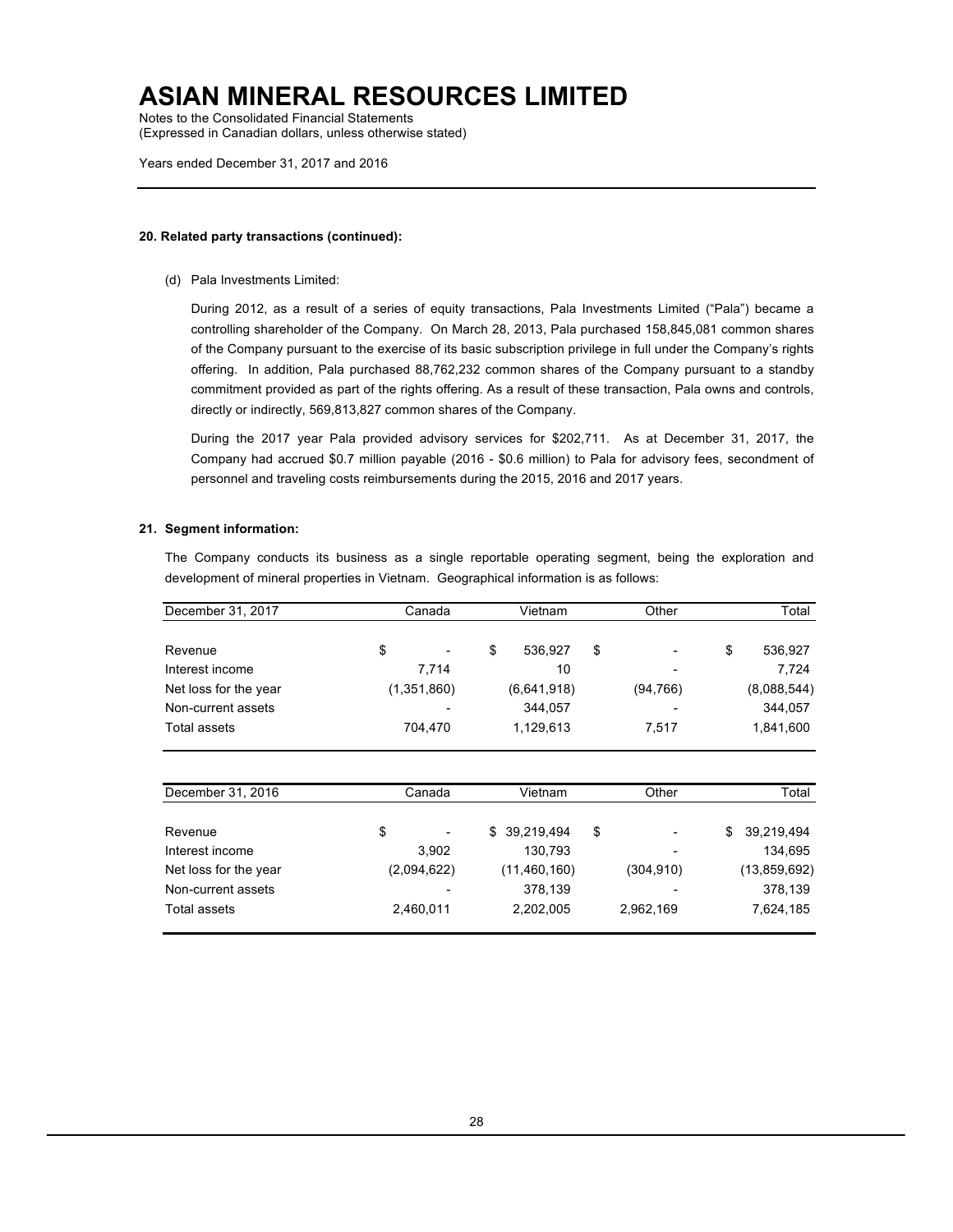Notes to the Consolidated Financial Statements (Expressed in Canadian dollars, unless otherwise stated)

Years ended December 31, 2017 and 2016

#### **22. Supplemental cash flow information:**

|                                                                                                                                                                         |   | 2017    | 2016    |
|-------------------------------------------------------------------------------------------------------------------------------------------------------------------------|---|---------|---------|
| Supplemental information:<br>Interest received                                                                                                                          | S | 7.724   | 134.695 |
| Non-cash operating, financing and investing transactions:<br>Shares issued in lieu of cash in payment of bonus<br>Movement from share-based payments reserve to deficit |   |         | 468.790 |
| for forfeited options                                                                                                                                                   |   | 210.656 | 35,162  |

### **23. Financial risk management:**

(a) Credit risk:

Credit risk is the risk of an unexpected loss if a customer or third party to a financial instrument fails to meet its contractual obligations. The Company is subject to credit risk on the cash balances at the bank, its shortterm guaranteed investment certificates, accounts receivable and environmental bond. The majority of the Company's cash balances are held with major Canadian banks and in the view of the Board are considered creditworthy. A portion of funds are held with the Vietnam International Bank which is 20% owned by the Commonwealth Bank of Australia which is a creditworthy bank. The Company only deals with reputable financial institutions and regularly assesses international exposure and market risk. The Company has a small investment in Canadian based banking institutions, authorized under the Bank Act to accept deposits, which may be eligible for deposit insurance provided by the Canadian Deposit Insurance Corporation. As at December 31, 2017, the Company had no trade receivables and other prepaid and receivables of \$1.0 million are not considered past due. At December 31, 2017 the Company had a \$0.3 million deposited environment rehabilitation bond to Vietnam Government; \$0.6 export tariff receivable; and \$0.1 million rental deposits, advances, prepaid to suppliers.

(b) Liquidity risk:

Liquidity risk is the risk that the Company will not be able to meet its financial obligations as they fall due. The Company has in place a planning and budgeting process to aid in determining the funds required to support normal operating requirements on an ongoing basis, including its capital development and exploration expenditures. As at December 31, 2017, the Company had cash and cash equivalents of \$0.5 million (December 31, 2016 - \$5.5 million) and accounts payable and accrued liabilities and other current liabilities of \$10.2 million (December 31, 2016 - \$7.8 million). See also note 1.

(c) Market risk:

The Company's primary market risks include changes in foreign exchange and interest rates on financial instruments in other than Canadian dollars. At December 31, 2017, the Company had no hedging agreements in place with respect to metal prices or exchange rates.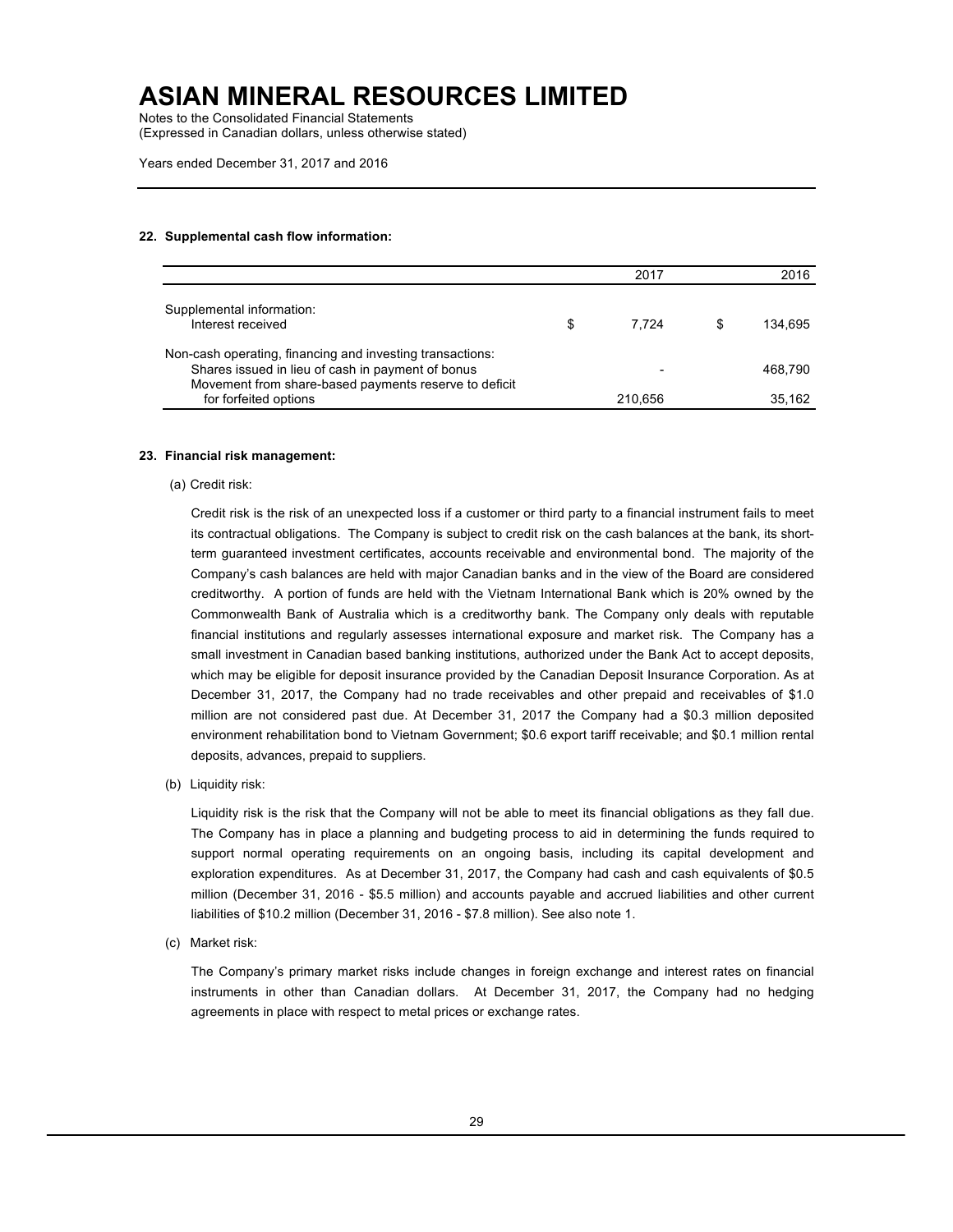Notes to the Consolidated Financial Statements (Expressed in Canadian dollars, unless otherwise stated)

Years ended December 31, 2017 and 2016

#### **23. Financial risk management (continued):**

- (c) Market risk (continued):
	- (*i*) Currency risk:

The Company is exposed to the financial risks related to the fluctuation of foreign exchange rates. The Company has offices in Canada and Vietnam and holds cash in Canadian, United States, Vietnamese and Australian currencies in line with forecasted expenditures. A significant change in the currency exchange rates between the Canadian dollar relative to the US dollar, Vietnamese dong and Australian dollar could have an effect on the Company's results of operations, financial position or cash flows.

At December 31, 2017, the Company is exposed to currency risk through the following assets and liabilities denominated in US dollars:

|                                                                                                                                                     |      | 2017                                                       |      | 2016                                                          |
|-----------------------------------------------------------------------------------------------------------------------------------------------------|------|------------------------------------------------------------|------|---------------------------------------------------------------|
| Cash and cash equivalents<br>Accounts receivable<br>Environmental bond<br>Accounts payable and accrued liabilities<br>Other non-current liabilities | US\$ | 174.567<br>493.580<br>274.248<br>(7,749,035)<br>(991, 738) | US\$ | 4,026,702<br>1,029,954<br>250.881<br>(5,890,205)<br>(833,969) |
|                                                                                                                                                     | US\$ | (7,798,378)                                                | US\$ | (1,416,637)                                                   |
| Canadian dollar equivalent (year-end)                                                                                                               | S.   | (9,783,437)                                                |      | (1,902,037)                                                   |

A 10% appreciation of the Canadian dollar against the US dollar at December 31, 2017 would decrease net loss by \$889,403 for the year-ended December 31, 2017 (2016 –\$172,912).

At December 31, 2017, the Company is exposed to currency risk through the following assets and liabilities denominated in Vietnamese Dong:

|                                       |     | 2017        |     | 2016        |
|---------------------------------------|-----|-------------|-----|-------------|
| Cash and cash equivalents             | VND | 583,411,962 | VND | 757,120,070 |
|                                       | VND | 583,411,962 | VND | 757,120,070 |
| Canadian dollar equivalent (year-end) | S   | 32,087      | S   | 44,670      |

A 10% appreciation of the Canadian dollar against the Vietnamese Dong at December 31, 2017 would result in an increase to net loss of \$3,209 for the year-ended December 31, 2016 (2016 – increase net income by \$4,467).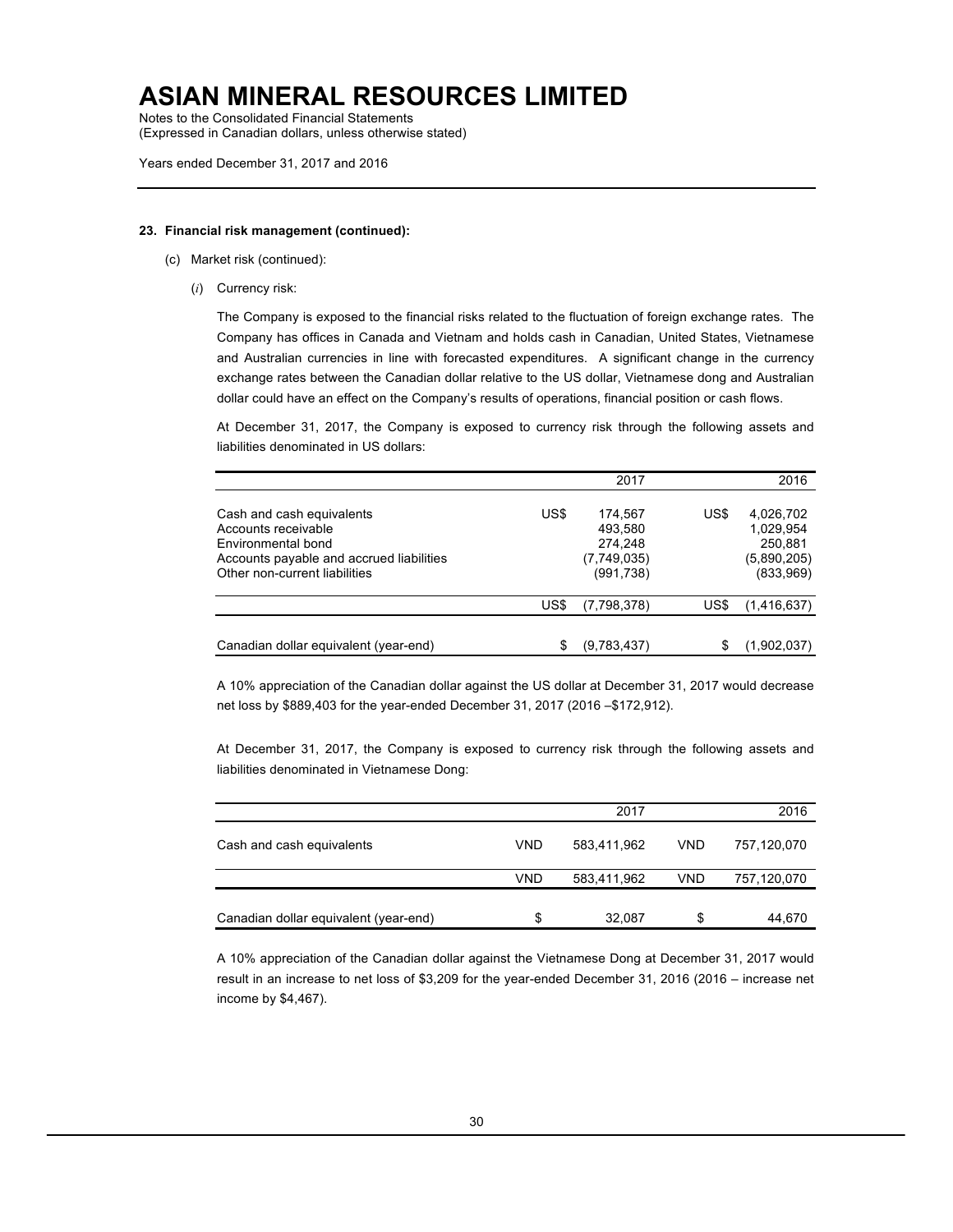Notes to the Consolidated Financial Statements (Expressed in Canadian dollars, unless otherwise stated)

Years ended December 31, 2017 and 2016

#### **23. Financial risk management (continued):**

- (c) Market risk (continued):
	- (*i*) Interest rate risk:

Interest rate risk is the risk that the fair value or future cash flows of a financial instrument will fluctuate because of changes in market interest rates.

The Company's cash and cash equivalents attract interest at floating rates and have maturities of 90 days or less. The interest is typical of Canadian banking rates, which are at present historically low; however, the Company's conservative investment strategy mitigates the risk of deterioration to capital invested. A change of 100 basis points in the interest rate would not be material to the consolidated financial statements.

(*ii*) Commodity price risk:

Nickel, copper and cobalt prices have historically fluctuated significantly and are affected by numerous factors outside of the Company's control, including, but not limited to, industrial and retail demand, central bank lending, forward sales by producers and speculators, levels of worldwide production, short-term changes in supply and demand due to speculative hedging activities and certain other factors. The Company has not engaged in any hedging activities to reduce its exposure to commodity price risk. Revenue from the sale of concentrates is based on prevailing market prices which is subject to adjustment upon final settlement. For each reporting period until final settlement, estimates of metal prices are used to record sales.

(d) Financial assets and liabilities:

As at December 31, 2017, the carrying and fair values of our financial instruments by category are as follows:

|                                                                                                               | Loans and<br>receivables | Financial<br>liabilities | Fair value              | Less than 1<br>year | 1 to $3$<br>years |
|---------------------------------------------------------------------------------------------------------------|--------------------------|--------------------------|-------------------------|---------------------|-------------------|
| <b>Financial assets</b><br>Cash and cash<br>equivalents                                                       | 502,367                  |                          | 502,367                 | 502,367             |                   |
| Accounts receivable<br>and prepaid expenses                                                                   | 680,942                  |                          | 680,942                 | 680,942             |                   |
| Environmental bond                                                                                            | 344,057                  |                          | 344.057                 |                     | 344,057           |
| <b>Total financial assets</b>                                                                                 | 1,527,366                |                          | 1,527,366               | 1,183,309           | 344,057           |
| <b>Financial liabilities</b><br>Trade payables and<br>accrued liabilities<br>Other non-current<br>liabilities |                          | 10,198,160<br>1,244,183  | 10,198,160<br>1,244,183 | 10,198,160          | 1,244,183         |
|                                                                                                               |                          |                          |                         |                     |                   |
| <b>Total financial liabilities</b>                                                                            |                          | 11.442.343               | 11,442,343              | 10.198.160          | 1,244,183         |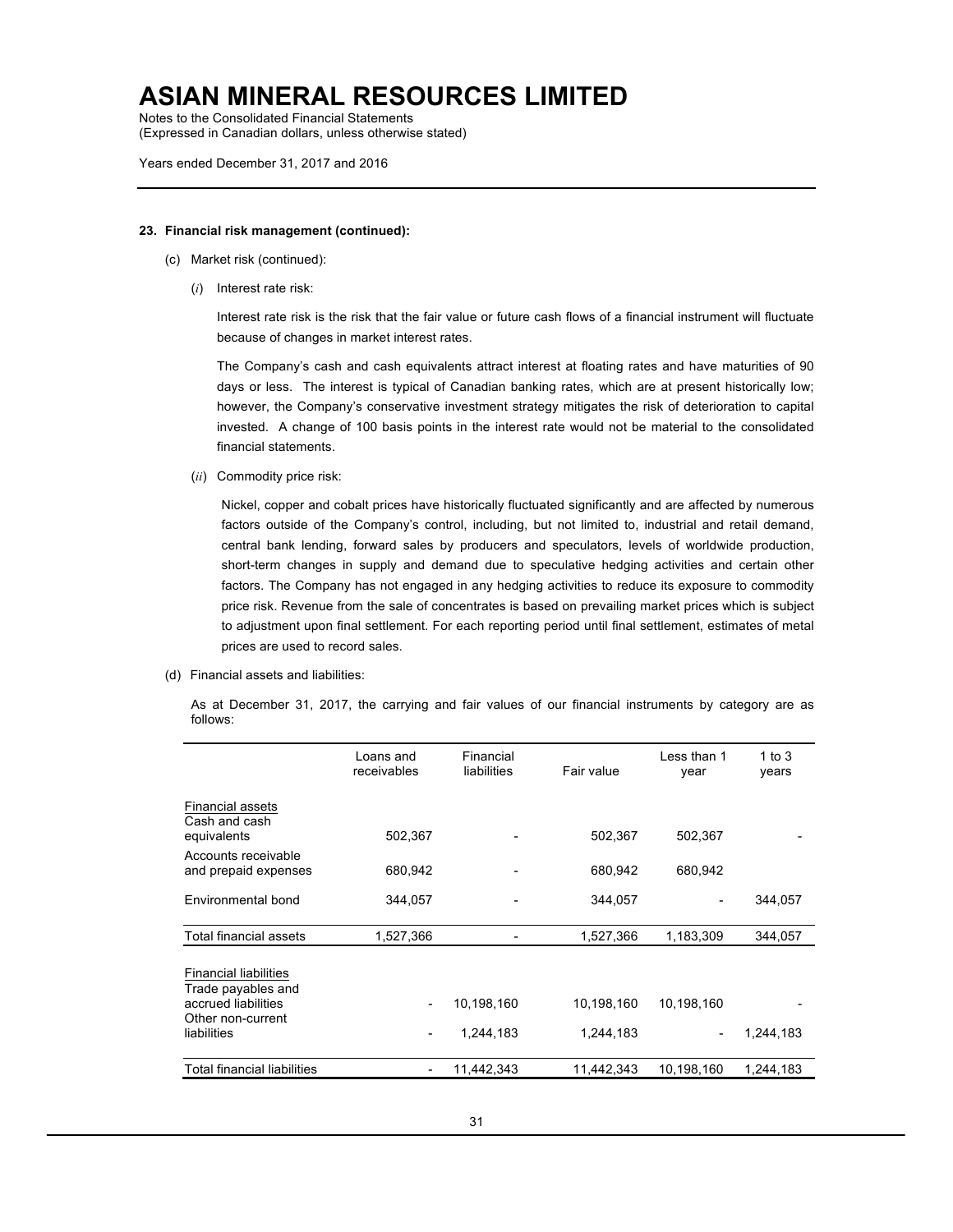Notes to the Consolidated Financial Statements (Expressed in Canadian dollars, unless otherwise stated)

Years ended December 31, 2017 and 2016

### **23. Financial risk management (continued):**

(e) Fair value:

All financial instruments measured at fair value are categorized into one of three hierarchy levels, described below, for disclosure purposes. Each level is based on the transparency of the inputs used to measure the fair values of assets and liabilities:

- Level 1 Values based on unadjusted quoted prices in active markets that are accessible at the measurement date for identical assets and liabilities.
- Level 2 Values based on quoted prices in markets that are not active or model inputs that are observable either directly or indirectly for substantially the full contractual term of the asset or liability.

The Company determines the fair value of provisional sales and the embedded derivative related to its trade receivables based on the quoted forward commodity price obtained from the London Metals Exchange. The embedded derivative related to trade receivables is therefore classified as a Level 2 financial asset.

• Level 3 - Values based on prices or valuation techniques that require inputs that are both unobservable and significant to the overall fair value measurement.

The carrying values of cash and cash equivalents, accounts receivable and accounts payable and accrued liabilities, other current liabilities approximate their respective fair values due to the short-term nature of these instruments.

The Company has no financial assets or liabilities included in Level 1 or 3 of the fair value hierarchy.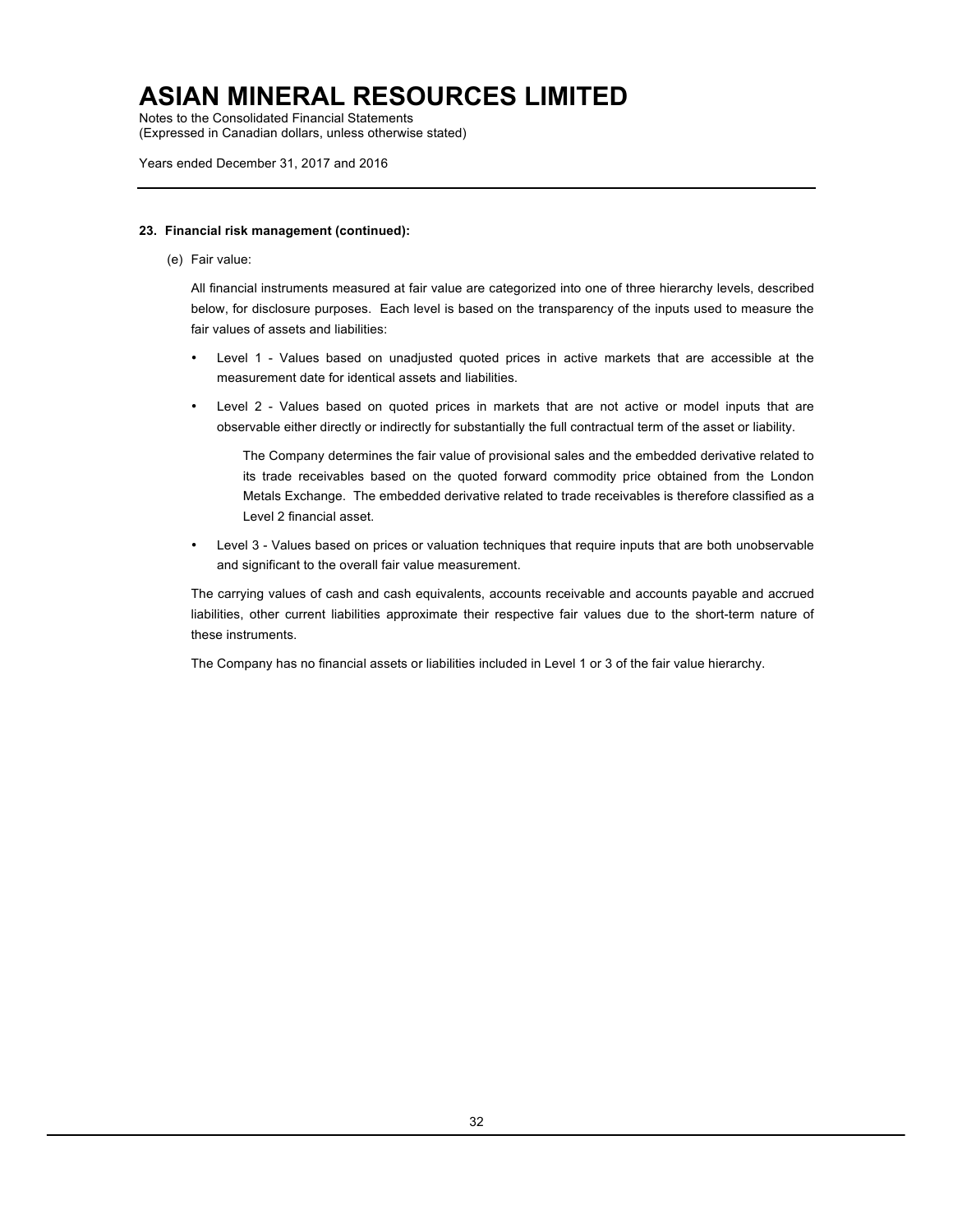Notes to the Consolidated Financial Statements (Expressed in Canadian dollars, unless otherwise stated)

Years ended December 31, 2017 and 2016

#### **24. Income tax:**

The Company's income tax recovery differs from the amounts computed by applying the Vietnam statutory rate of 20% (2016 – 20%) as follows:

|                                                                       | 2017                 | 2016               |
|-----------------------------------------------------------------------|----------------------|--------------------|
| Net loss for the year before income tax                               | \$<br>(8,088,544)    | \$<br>(13,859,692) |
| Expected tax recovery                                                 | \$<br>1,617,709      | \$<br>2,771,938    |
| Different in tax rates between jurisdictions<br>Permanent differences | 566,198<br>(837,756) | 685,499            |
| Other                                                                 |                      | (69, 548)          |
| Change in unrecognized deferred tax assets                            | (1,346,151)          | (3,387,889)        |
| Deferred income tax recovery                                          | \$                   | \$                 |
| Unrecognized deferred tax assets:                                     |                      |                    |
| Deferred financing costs                                              | \$<br>24,476         | \$<br>32,743       |
| Mineral property interest and plant and equipment                     | 10,589,124           | 11,224,828         |
| Provisions deductible when paid                                       | 404,578              | 432,988            |
| Inventory                                                             | 319,018              | 341,419            |
| Other                                                                 | 335,627              | 359,195            |
| Net operating losses:<br>Vietnam                                      | 11,422,220           | 13,052,970         |
| Canada                                                                | 5,709,782            | 4,715,652          |
|                                                                       | \$<br>28,804,825     | \$<br>30,159,795   |

As at December 31, 2017, the Company had tax losses of:

| Tax loss |              | Expire between |
|----------|--------------|----------------|
|          |              |                |
| Canada   | \$21.147.341 | 2018 and 2037  |
| Vietnam  | \$56.845.694 | 2018 and 2021  |
|          |              |                |

At December 31, 2017, the Company had deductible temporary differences other than tax losses of \$58,364,117 (2016 -\$61,915,718) for which deferred tax assets have not been recognized because it is not probable that future taxable profits will be available against which the Company can utilize the benefits.

There is no taxable temporary difference with respect to investments in subsidiaries that has not been recognized as at December 31, 2017.